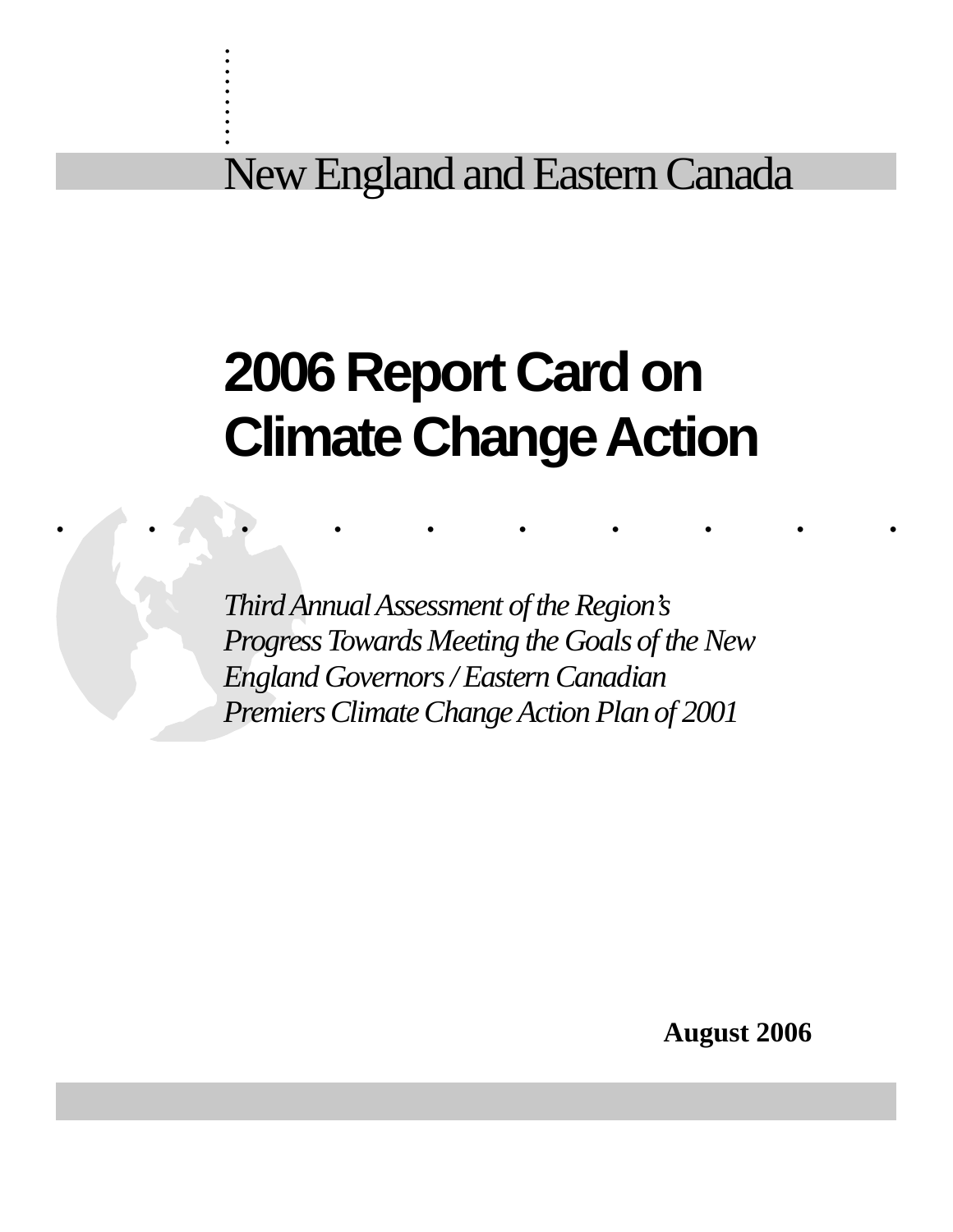### **New England / Eastern Canada Climate Change Report Card Partners**

Atlantic Canada Sustainable Energy Coalition Clean Water Fund Connecticut Clean Water Fund Massachusetts Clean Water Fund New Hampshire Clean Water Fund Rhode Island Connecticut Public Interest Research Group Education Fund Conservation Council of New Brunswick Conservation Law Foundation Ecology Action Centre Environment Maine Équiterre Massachusetts Climate Action Network Massachusetts Public Interest Research Group Education Fund Natural Resources Council of Maine New Hampshire Public Interest Research Group Education Fund Rhode Island Public Interest Research Group Education Fund Sierra Club of Canada – Atlantic Canada Chapter Vermont Public Interest Research and Education Fund

Report Coordinated By: Brian Thurber, Clean Water Fund Massachusetts

### **Acknowledgements**

We would like to thank the funders of this project for their generous support:

Atlantic Canada Sustainable Energy Coalition The Energy Foundation The John Merck Fund The Pew Charitable Trusts The Oak Foundation

The results of this report card do not necessarily reflect the views of these funders.

We would also like to thank the many individuals and organizations in the public and private sectors, including state and provincial agency staff that helped gather information and lent their expertise towards the grading of each state and province.

### **On the Web**

### **Copies of this report can be found online at:**

www.climateactionnetwork.ca www.newenglandclimate.org www.conservationcouncil.ca www.ecologyaction.ca www.equiterre.qc.ca

### **August 2006**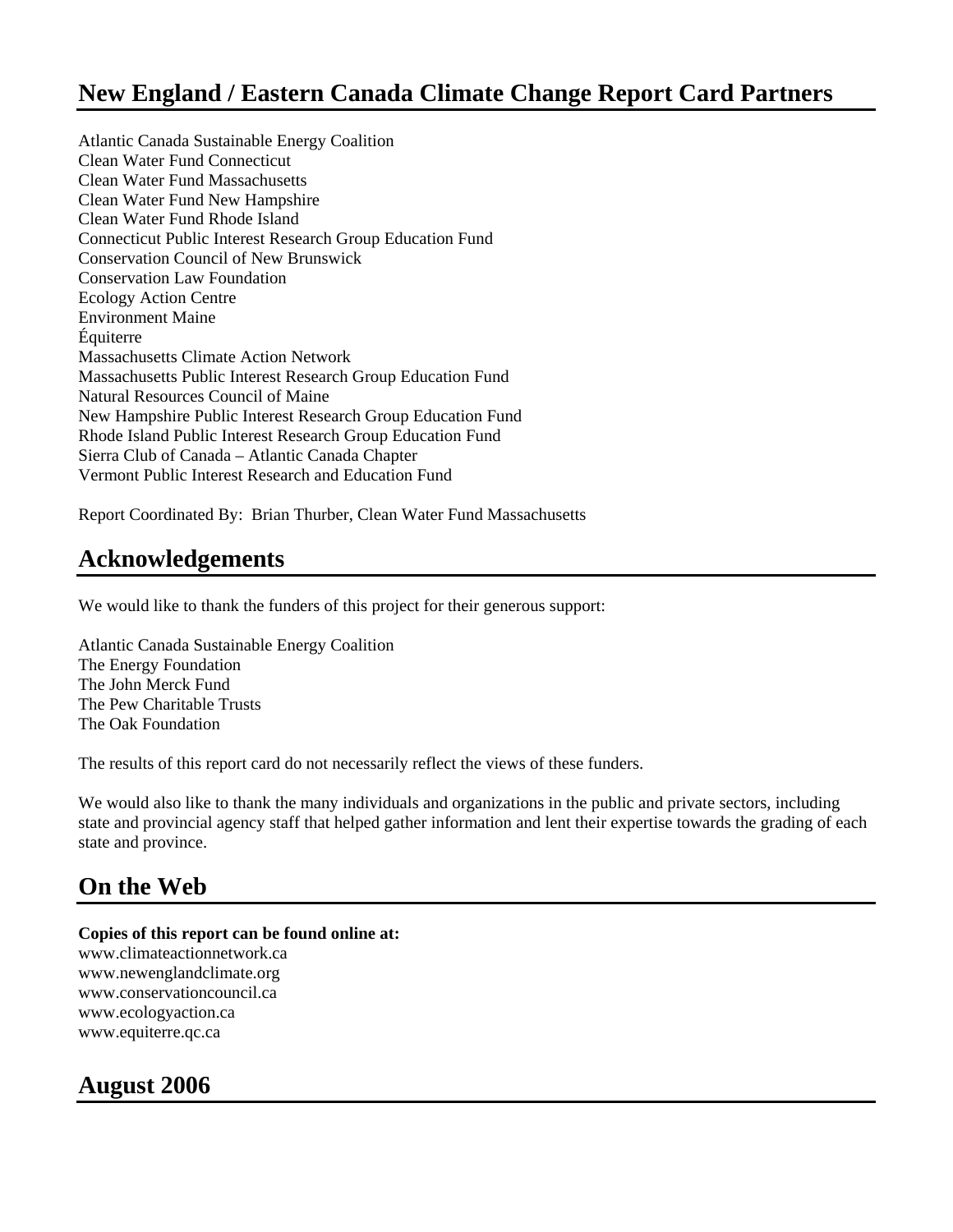# **Table of Contents**

| <b>State Policy Grades</b>      |
|---------------------------------|
|                                 |
|                                 |
|                                 |
|                                 |
|                                 |
|                                 |
| <b>Provincial Policy Grades</b> |
|                                 |
|                                 |
|                                 |
|                                 |
|                                 |
|                                 |
|                                 |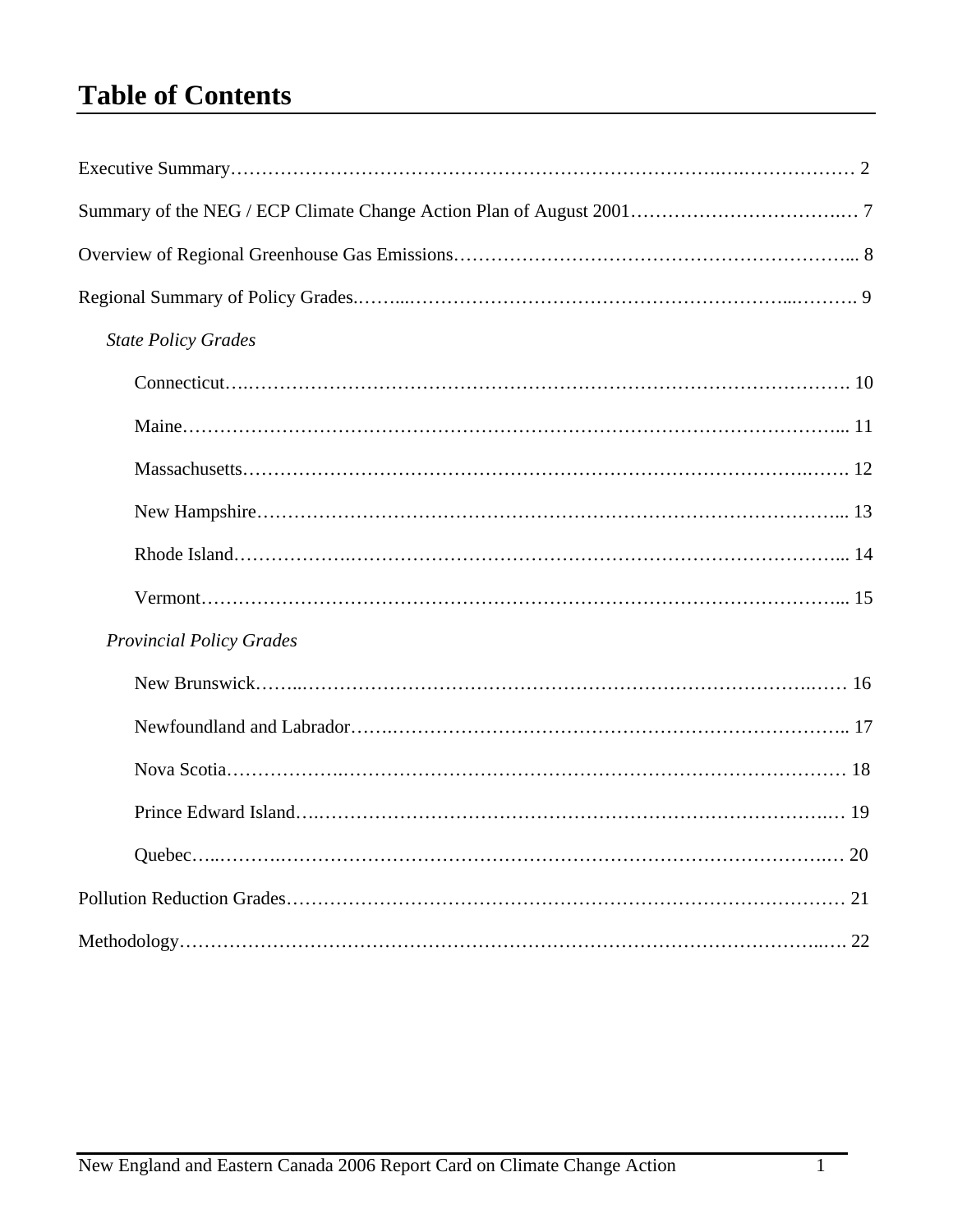### **Introduction**

In August of 2001, the Conference of New England Governors and Eastern Canadian Premiers (NEG/ECP) agreed to a comprehensive *Climate Change Action Plan* with the long-term goal of reducing greenhouse gas emissions in the region by 75-85%. As that plan accurately pointed out, "global warming, given its harmful consequences to the environment and the economy, is a joint concern for which a regional approach to strategic action is required."<sup>I</sup> The Plan set the following goals:

- Reduce regional greenhouse gas (GHG) emissions to 1990 levels by 2010.
- Reduce regional GHG emissions by at least 10% below 1990 levels by 2020.
- Reduce regional GHG emissions by 75-85% in the long-term.

To achieve the short, medium and long-term goals of the *Climate Change Action Plan* the Governors and Premiers developed nine "Action Items" to guide the actions and policies of the states and provinces in meeting those objectives. The Plan also sets the goal of establishing an "interactive five-year process, commencing in 2005, to adjust the goals if necessary and set future emissions reduction goals."

As in prior years, the 2006 Report Card evaluates and grades the progress the states and provinces have made towards achieving eight of the nine Action Items ("policy grades"). Since we are more than halfway to the 2010 GHG reduction target, this year's Report Card also adds a new grading category ("pollution reduction grades"), based on whether the states and provinces are on track to reduce their GHG emissions and meet the 2010 target.

 $\overline{a}$ 

### **Key Findings**

As the final grades in this Report Card indicate, there is a wide range of variation among the states and provinces as to their activities to reduce global warming pollution in the region. The following key findings are common themes that emerged during this year's assessment process:

### *I. The States and Provinces Are Not on Track to Meet Their Climate Commitments*

In the end, what matters is whether the region meets its pollution reduction targets. Plans and policies will only be as useful as the results they achieve.

The final policy and pollution reduction grades indicate that the region is not on track to meet the 2010 reduction target. None of the states and provinces have all the policies in place that they will need to meet the 2010 target, and none have actual emissions under control.

### *II. Governors and Premiers Must Lead Again*

Without strong re-engagement from the Governors and Premiers, we may face the prospect of all or most of the states and provinces failing to achieve the 2010 pollution reduction target. The Governors and Premiers reaffirmed their commitment to the 2001 Plan and its targets during a press conference at the most recent NEG/ECP Conference in May, 2006. Importantly, however, discussion and evaluation of their progress was left off the formal agenda at that conference. Further, the Governors and Premiers missed an important opportunity at the Conference when they adopted *Resolution 30-2, Resolution Concerning Energy*. Though the resolution noted the region's energy challenges and the importance of energy efficiency and renewable energy development in meeting those

<sup>&</sup>lt;sup>1</sup> New England Governors / Eastern Canadian Premiers Climate Change Action Plan 2001. August 2001, page 1.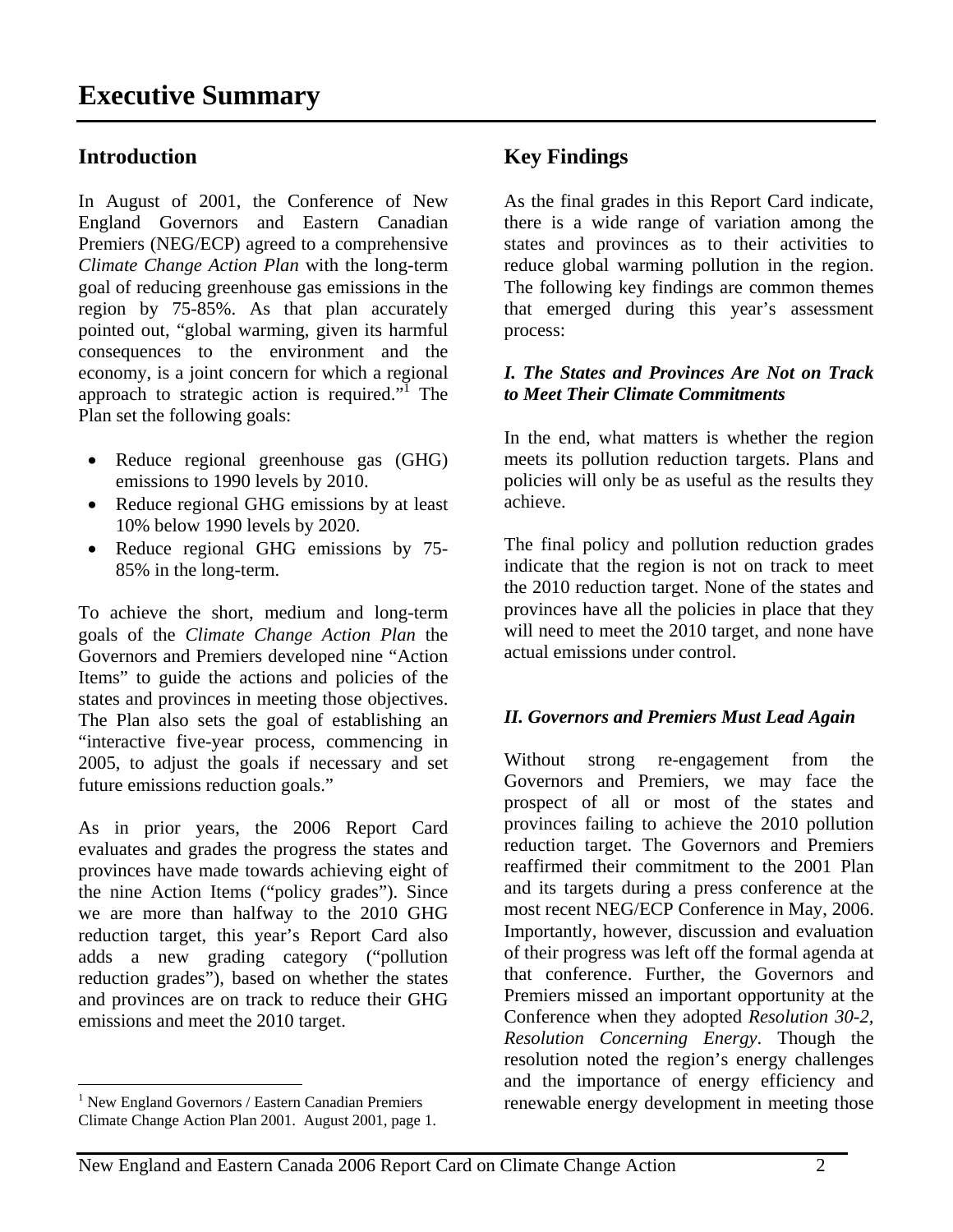challenges, it set a conservative target for growing renewable energy in the region, it did not set efficiency targets, and it mentioned global warming only at a surface level. The resolution affirmed the importance of regional cooperation in meeting its energy challenges, but until now the plans for regional cooperation on global warming have largely not been realized and have seen unequal investments of resources from the different Governors and Premiers.

With a few exceptions, the Governors and Premiers have not given their climate commitments the attention they deserve. Several strong climate action plans in the region have remained largely un-implemented, and three jurisdictions lack plans altogether. In some cases, progress we have seen over the last year has happened *despite* the public positions of Governors and Premiers – which sometimes directly contradict their climate protection commitments. For example, in Rhode Island, Governor Carcieri recently abandoned the Regional Greenhouse Gas Initiative – a plan to reduce carbon dioxide pollution from power plants in the northeast states – despite its potential for reducing global warming pollution cost-effectively and with benefit to consumers.

A notable example of the good that would come from the Governors and Premiers re-engaging in the Climate Change Action Plan is the work of Premier Charest of Quebec. His leadership has resulted in the release of a comprehensive energy framework and a forward-thinking climate action plan for the province, and polling in the province shows that his efforts have been well-received by the public. The framework and climate plan resulted in Quebec receiving the highest policy grade of all the states and provinces in this Report Card. If there is significant followthrough on the climate plan, it puts Quebec position to reverse its growth in global warming pollution and potentially hit the 2010 target. The Governors and Premiers should follow Premier Charest's lead and make global warming and meeting the targets of the 2001 Plan a top focus

of both their public discourse and their policy efforts.

The urgency of meeting or even surpassing the Plan's targets is underscored by the recent explosion of alarming scientific findings regarding the current pace of warming and its effects on the global physical and biological systems on which we all rely. In the face of strong scientific links between global warming and negative effects like more severe storms and sea level rise, a wide range of stakeholder groups – including business, faith groups, security advocates, scientists, investors, and justice advocates – are now recognizing the need for decisive action to stabilize the climate. The Governors and Premiers have a compelling opportunity to capitalize on the recent shifts in consciousness. Strong leadership at the highest levels of state and provincial government can play a crucial role not only in acting to reduce global warming pollution, but also galvanizing the public around this issue and creating the base of support that is essential for implementing many of the forward-thinking policies that will reduce global warming pollution. The states and provinces could be at the forefront of global warming efforts in their respective nations. Further, meeting the goals of the 2001 climate plan by proactively adopting smarter transportation practices, renewable energy and efficient technologies would minimize disruption and costs under future nationally-mandated climate programs. Any Governors or Premiers who claim that meeting their climate commitments would have a significant political cost need to consider whether they have seriously tried to mobilize public support – especially in light of the fact that cutting global warming pollution often means also cutting energy bills and local air pollution.

Re-engagement by the Governors and Premiers is also necessary for starting a regional conversation about how the 2001 Plan could be improved. In the intervening years since the 2001 agreement, climate science has made clear that the pollution reductions needed to stabilize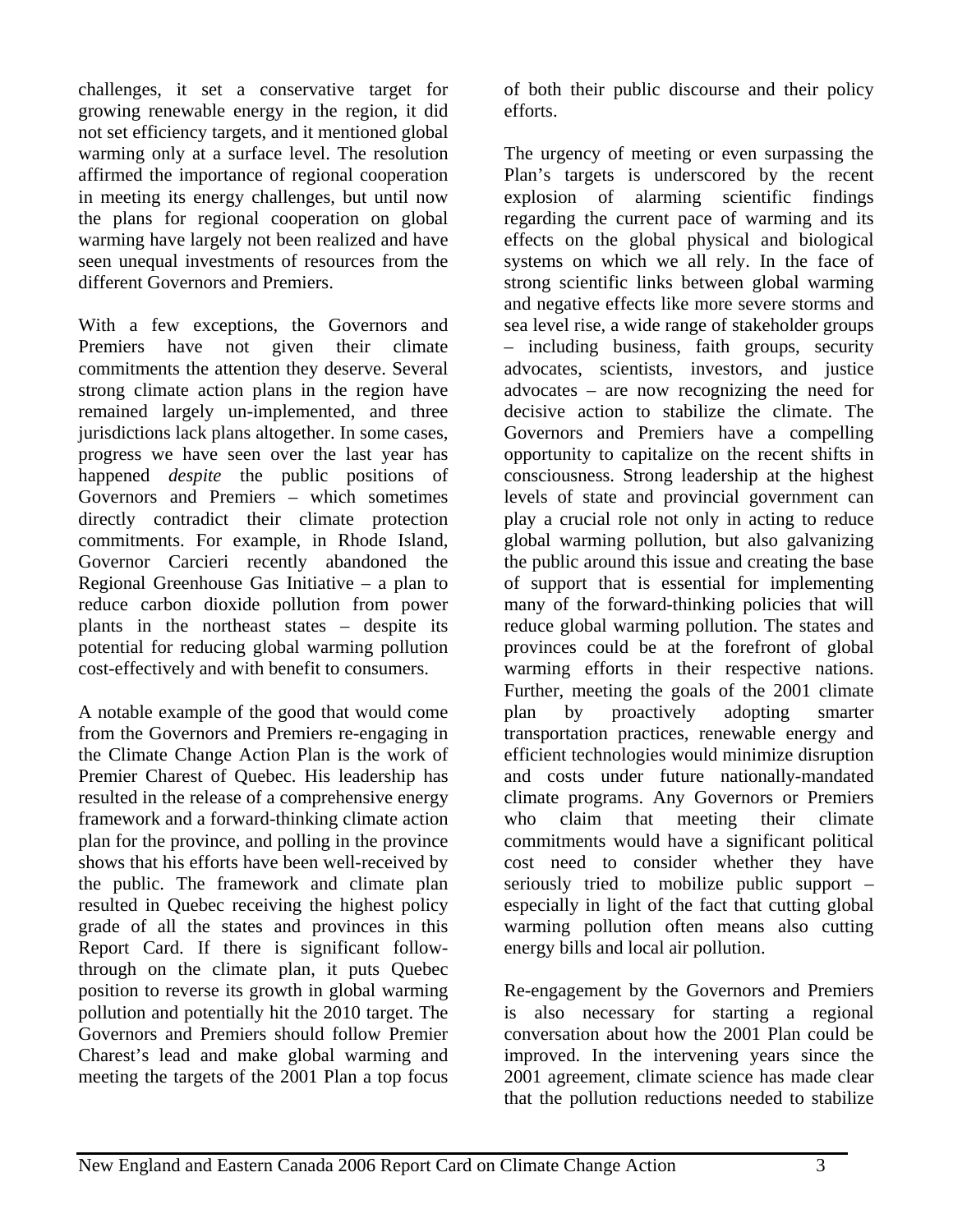the climate will have to happen faster than was previously believed. The states and provinces should consider adjusting their targets accordingly, and they should certainly assign a firm date for the 75-85% reduction target; we urge them to make 2050 the target date – as the Connecticut Legislature mandated in 2004. Even the stated goals for the Action Items may need to be revised. For example, the goal for the Action Item on Conservation – "By 2025, increase the amount of energy saved through conservation programs…within the region by 20%" – seems overly moderate given the rising cost of energy and the huge savings in both pollution and consumer costs that could accrue with more aggressive conservation programs in the states and provinces.

The policies recommended in the Plan may also need to be adjusted, based on how the policy picture has changed in the last five years. For example, four of the six New England states have moved ahead with the Regional Greenhouse Gas Initiative, and concepts like energy efficiency competing with supply are becoming accepted as important options for the region. Again, there have been regional efforts to stimulate discussion and share best practices around developing policy concepts, but these efforts have been underemphasized, delayed or overshadowed by politics.

Finally, improved and coordinated leadership from the Governors and Premiers would serve to pressure the U.S. and Canadian federal governments to take a leadership role in addressing global warming. The U.S. federal government has largely failed even to acknowledge that the problem exists; the U.S. Environmental Protection Agency does not consider carbon dioxide a pollutant. In Canada, a once progressive federal stance on global warming has been discarded by the present government, which has dismantled the national Canadian climate plan and is attempting to bury global warming as an issue. In the U.S., individual states have been responsible for most of the positive policy developments, and they

need to press harder – especially publicly – for real support at federal level. With the withdrawal of the Canadian federal government, the onus is on the provincial governments to take the lead on climate protection in the short-term, and they should continue to push the federal government to treat global warming with urgency.

### *III. Efficiency and Transportation Need Serious Attention*

Energy efficiency and transportation are two areas that the Governors and Premiers must focus on in the coming five years if they are to hit the 2010 pollution reduction target. Energy efficiency is where the states and provinces can achieve the most cost-effective pollution reductions, and there are huge reservoirs of efficiency potential in the region that remain untapped. The transportation sector, on the other hand, is probably the most difficult sector to address, while also being the largest regional source of global warming pollution and probably the fastest growing source as well.

A 2005 study of energy efficiency in the New England states found that the states can develop their energy efficiency potential for 3.1 cents per kWh, while developing new electricity generation costs about 9.4 cents per kWh when the costs of transmission and distribution are included.<sup>2</sup> Electricity demand continues to rise in the region, and, at one-third the cost of investing in new generation, energy efficiency is by far the cheaper solution to the problem. The cost equation for the Canadian provinces is almost certainly similar. The challenges of securing a reliable supply of electricity and meeting the 2010 pollution reduction target have this one common solution – energy efficiency. While Resolution 30-2 from the last NEG/ECP Conference does resolve that the region "will seek to mitigate future growth in electric energy demand through energy efficiency and demand

 $\overline{a}$ <sup>2</sup> "Energy Efficiency: The Smart Way to Reduce Pollution in the Northeast." August, 2005. http://www.newengland climate.org/files/rggiefficiency2005.pdf. pgs. 19-20.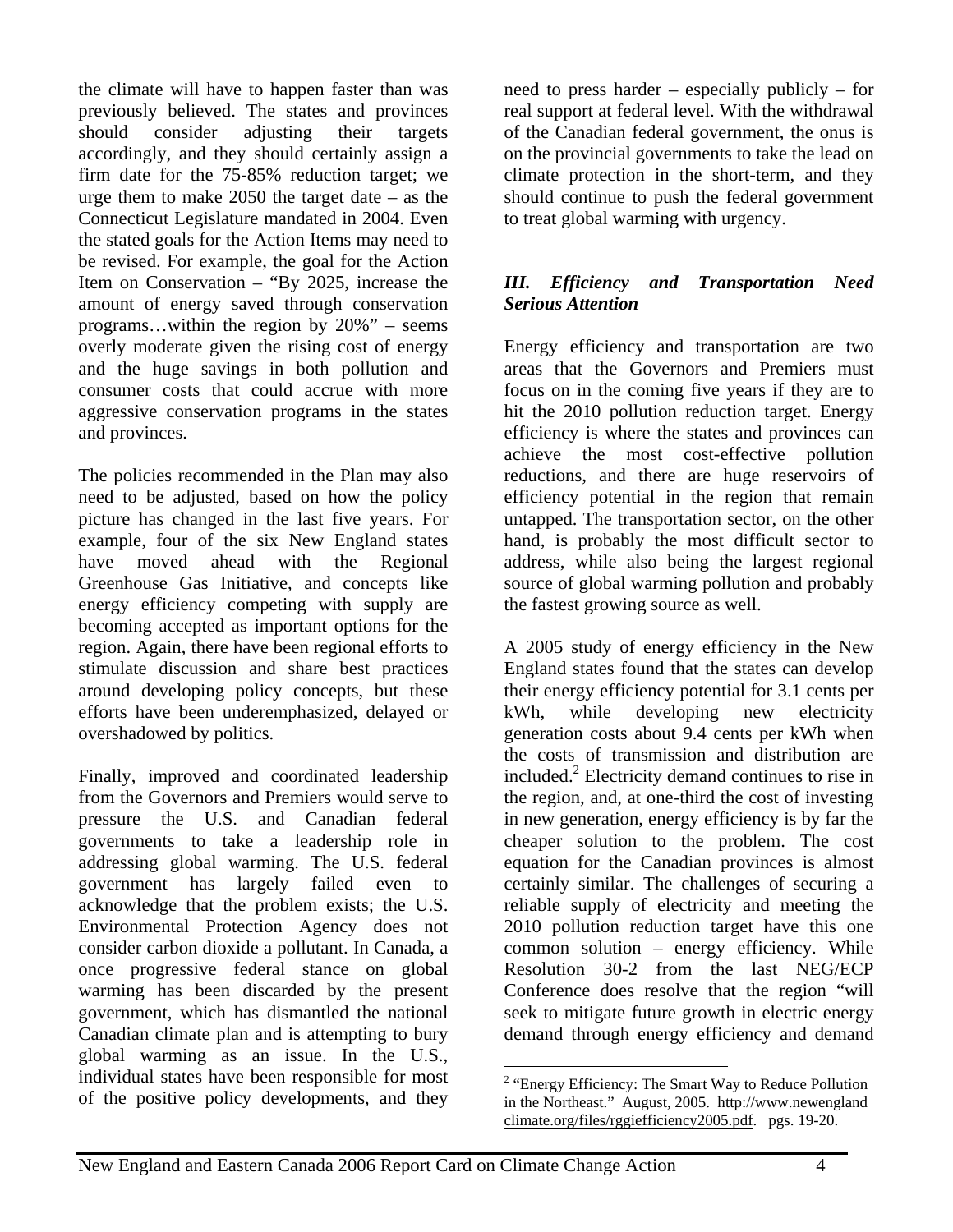response," it does not clarify the reasons that these strategies are so beneficial. The states and provinces should all aggressively expand their efficiency programs to cover all fuels and all sectors. Funding for the programs should not be determined arbitrarily, but should instead be tied to the levels of efficiency that will be necessary to meet the region's pollution reduction targets and maximize consumer savings. More efficient buildings are one area where there are significant global warming pollution reductions to be made, both for public and private construction, as building choices now will determine our energy use in the decades to come. These strategies, combined with a renewed focus on developing both utility-scale and distributed renewable sources of electricity, are the best short-term options the states and provinces have for reversing the trend of rising emissions and meeting their climate protection commitments. At this point, halfway to 2010, it will take quick and decisive action to tamp down demand.

In the transportation sector, there is no strategy as straightforward as (non-transportation) energy efficiency; slowing and reducing global warming pollution from this sector will require long-term planning for the most part. The two primary ways to reduce transportation emissions are to make vehicle fleets cleaner in terms of per-mile emissions (with cleaner cars or carbon-neutral fuels) and to reduce the amount people drive, or vehicle-miles traveled (VMTs).

A notable regional success is that five of six New England states and Quebec are moving towards adopting the California Clean Cars standard or an equivalent program. Coming into effect for the 2009 model year, the California program will reduce global warming pollution from new cars 30% by 2016 in the jurisdictions where it is adopted. All the state and provincial governments should also be seriously considering other policy options for getting more fuel-efficient and low emission vehicles on the road. Tax incentives for fuel-efficient and alternative-fuel vehicles are a strong option. One promising revenue-neutral program design –

termed a "feebate" program – would reduce sales taxes on the cleanest cars and raise taxes on the most polluting ones.

Reducing VMTs especially will demand longterm planning because a root cause of the problem is sprawling development patterns. Important strategies to combat sprawl include incentives for compact, mixed-use development, shifting development to transit-accessible locations, and re-developing abandoned urban sites. If these kinds of strategies are combined with far better regional funding for transit, regional rail, and pedestrian and bike infrastructure, it will go a long way to enabling people to choose less polluting transit options. Finally, states and provinces should work to change the incentives of driving. Governments should work with employers to reduce subsidies for driving – like free parking – and to reduce barriers to commuting without a car. Another important strategy to reduce VMTs is to move to mileage-based auto insurance, which would tie insurance premiums to the amount people drive.

All these strategies to reduce global warming pollution from the transportation sector will require several years to start making a dent in global warming pollution. The states and provinces need to move quickly to be able to make significant transportation sector reductions before the 2020 deadline, much less the 2010 one.

### **Conclusions**

Five years after the signing of the 2001 *Climate Change Action Plan*, the states and provinces are not on track to meet the 2010 pollution reduction target. The necessary policies are not in place, and emissions are far from under control. To get back on track, it is going to take real leadership from the Governors and Premiers. They should all be clamoring to get A's on the policy grades and then raising the bar even higher. And if the Governors and Premiers are going to hit the 2010 target, they will have to place a special focus on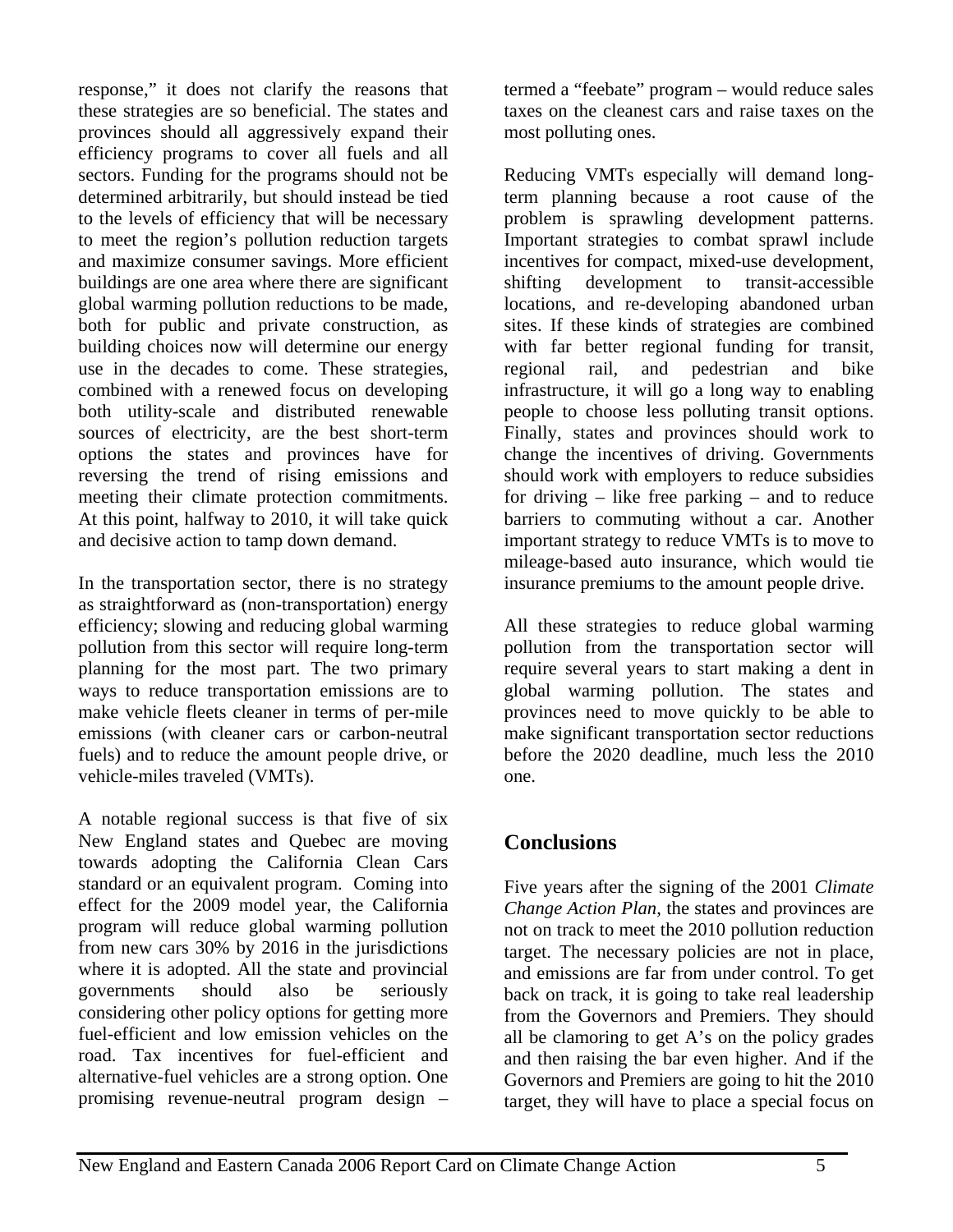breaking through the systemic barriers to increasing efficiency and reducing driving. For support and solutions, they should be looking not just to their own administrations, but also to the environmental community and other key sectors.

With aggressive re-engagement from the Governors and Premiers, the states and provinces can get back on track. And with the top executive officials as the driving force behind climate policy in the region, New England and Eastern Canada can once again be driving forces for climate policy in their respective nations.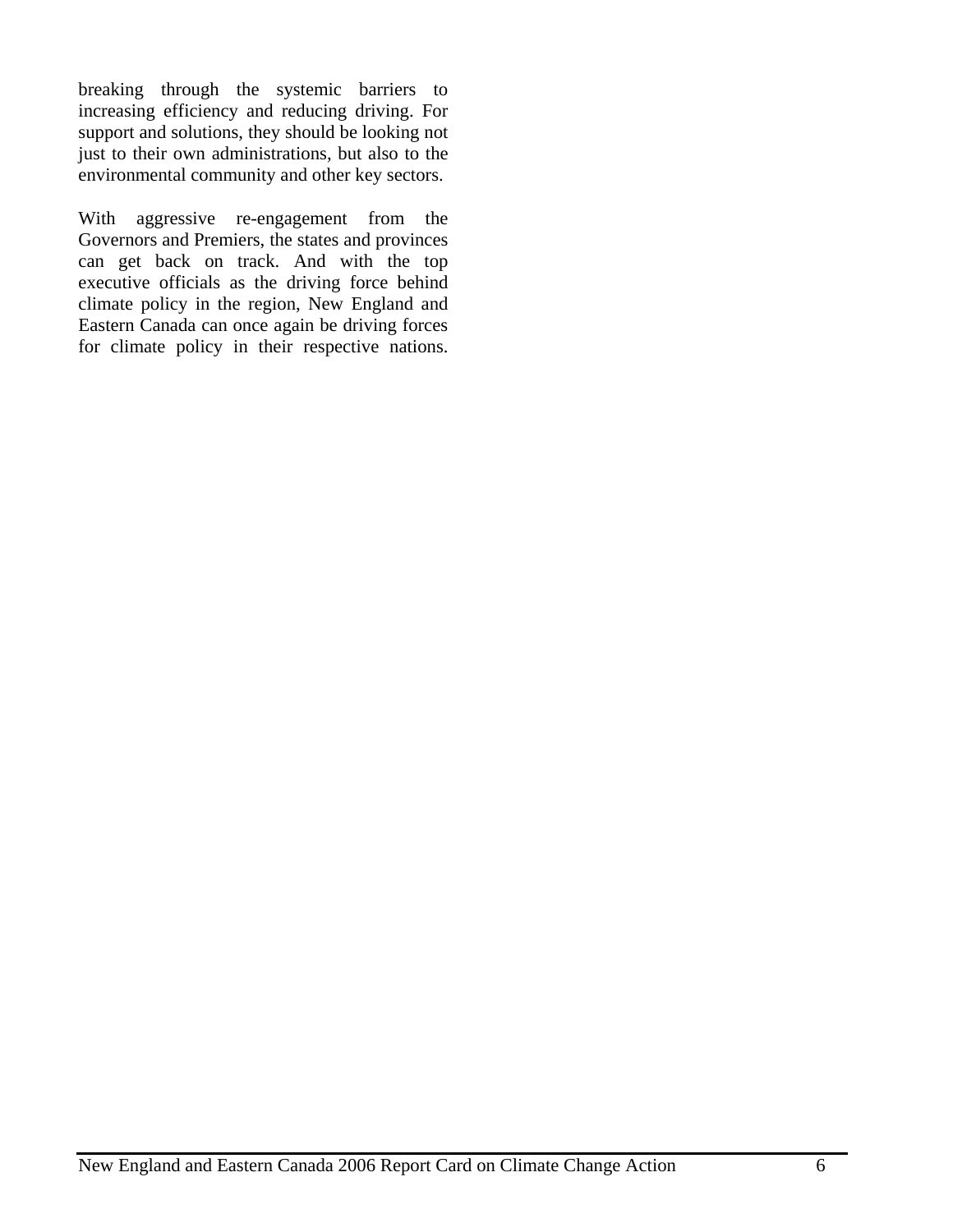# **Summary of the New England Governors / Eastern Canadian Premiers' Climate Change Action Plan of August 2001**

### **Background**

In July of 2000, the Conference of New England Governors and Eastern Canadian Premiers (NEG/ECP) adopted Resolution 25-9 on global warming and its impacts on the environment. The NEG/ECP recognized that "global warming, given its harmful consequences to the environment and the economy, is a joint concern for which a regional approach to strategic action is required." To that end, in August of 2001 the NEG/ECP adopted a Climate Change Action Plan that set regional greenhouse gas emission reduction goals and identified nine action steps that must be taken to achieve them.

### **Regional Goals**

- Short-Term: Reduce regional greenhouse gas (GHG) emissions to 1990 levels by 2010.
- Mid- Term: Reduce regional GHG emissions by at least 10% below 1990 levels by 2020, and establish an interactive five-year process, commencing in 2005, to adjust the goals if necessary and set future reduction goals.
- Long-term: Reduce regional GHG emissions sufficiently to eliminate any dangerous threat to the climate; current science suggests this will require reductions of 75-85% below current levels.

### **Action Steps Called for in the Climate Change Action Plan**

- 1. Establish a Regional Standardized GHG Emissions Inventory
- 2. Establish a Plan for Reducing GHG Emissions and Conserving Energy
- 3. Promotion of Public Awareness
- 4. State and Provincial Governments Lead by Example
- 5. Reduce GHG Emissions from the Electricity Sector
- 6. Reduce Total Energy Demand Through Conservation
- 7. Reduce and/or Adapt to Negative Social, Economic and Environmental Impacts of Climate Change
- 8. Decrease the Transportation Sector's Growth in GHG Emissions
- 9. Create a Regional Emissions Registry and Explore a Trading Mechanism

### **\*To view the complete Plan visit: http://www.negc.org/documents/NEG-ECP%20CCAP.PDF**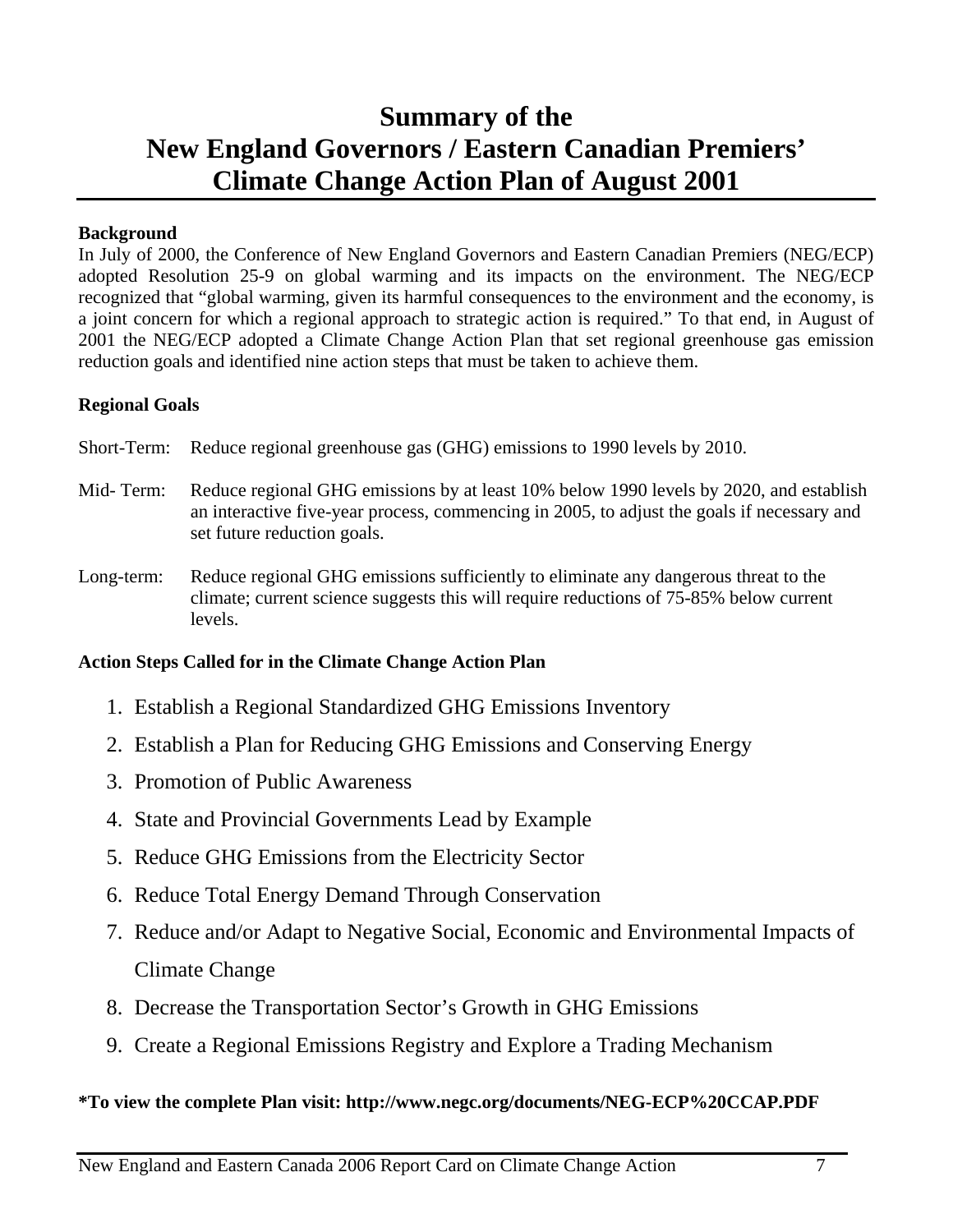### **Overview of Regional Greenhouse Gas Emissions**



#### **Greenhouse Gas Emissions**

(Source: U.S. EPA/NESCAUM and Environment Canada, 2000)

### **Per Capita Greenhouse Gas Emissions**

**\_\_\_\_\_\_\_\_\_\_\_\_\_\_\_\_\_\_\_\_\_\_\_\_\_\_\_\_\_\_\_\_\_\_\_\_\_\_\_\_\_\_\_\_\_\_\_\_\_\_\_\_\_\_\_\_\_\_\_\_\_\_\_\_\_\_\_\_\_\_\_\_\_** 

(Source: U.S. EPA/NESCAUM and Environment Canada, 2000)



NES: New England States ECP: Eastern Canadian Provinces

NOTE: Attempts were made to obtain more current comparable state and provincial emissions data, but more recent emissions data was not available for all jurisdictions.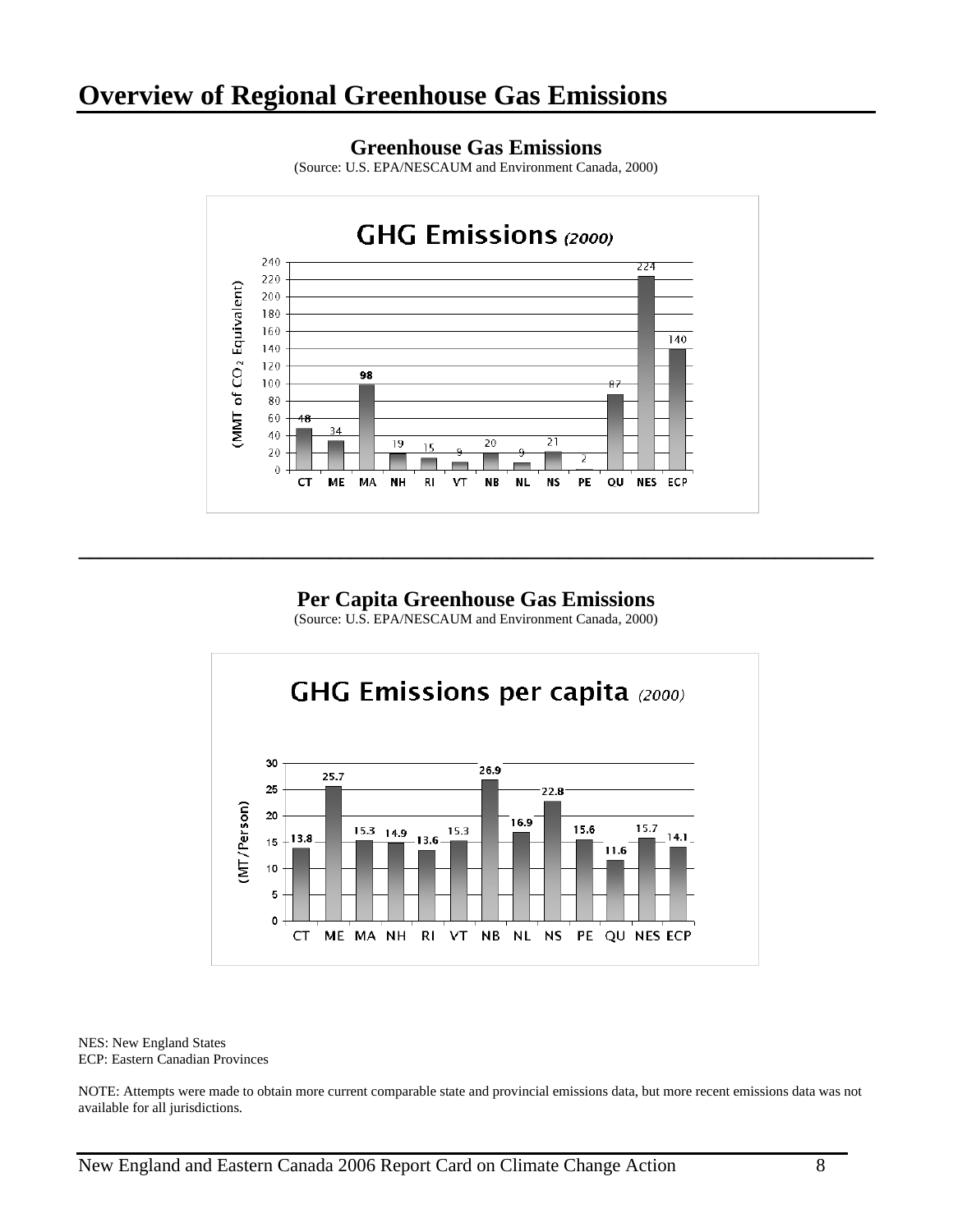In August 2001, the six New England Governors and five eastern Canadian Premiers committed the region to a Climate Change Action Plan with the eventual goal of reducing the region's emissions of greenhouse gases by 75-85% below 2001 levels. For this grading section, each state and province has been graded on its progress towards implementing eight of the "Action Items" called for the in regional Climate Change Action Plan ("policy grades"). The overall grades are as follows:

| <b>State / Province</b>   | <b>2006 Grade</b> | 2005 Grade 2004 Grade |            |
|---------------------------|-------------------|-----------------------|------------|
| Connecticut               | $C+$              | B                     | $B -$      |
| Maine                     | B                 | $B -$                 | C          |
| <b>Massachusetts</b>      | $C-$              | $C+$                  | $B-$       |
| New Hampshire             | $D+$              | $C-$                  | $D+$       |
| Rhode Island              | $C+$              | $B -$                 | $C_{\tau}$ |
| Vermont                   | $C-$              | $\mathcal{C}$         | $D+$       |
| New Brunswick             | $C-$              | $C+$                  | $C-$       |
| Newfoundland and Labrador | $B -$             | B                     | $C-$       |
| Nova Scotia               | $\mathcal C$      | $C_{\tau}$            | $C_{\tau}$ |
| Prince Edward Island      | $B -$             | $B+$                  | $B -$      |
| <b>Ouebec</b>             | $B+$              | $B -$                 | $B -$      |

In the following pages, each state and province is given the above, overall grade as well as grades for their performance on the eight "Action Items." The grades are followed by highlights of areas where the state or province has performed well and those areas that need improvement.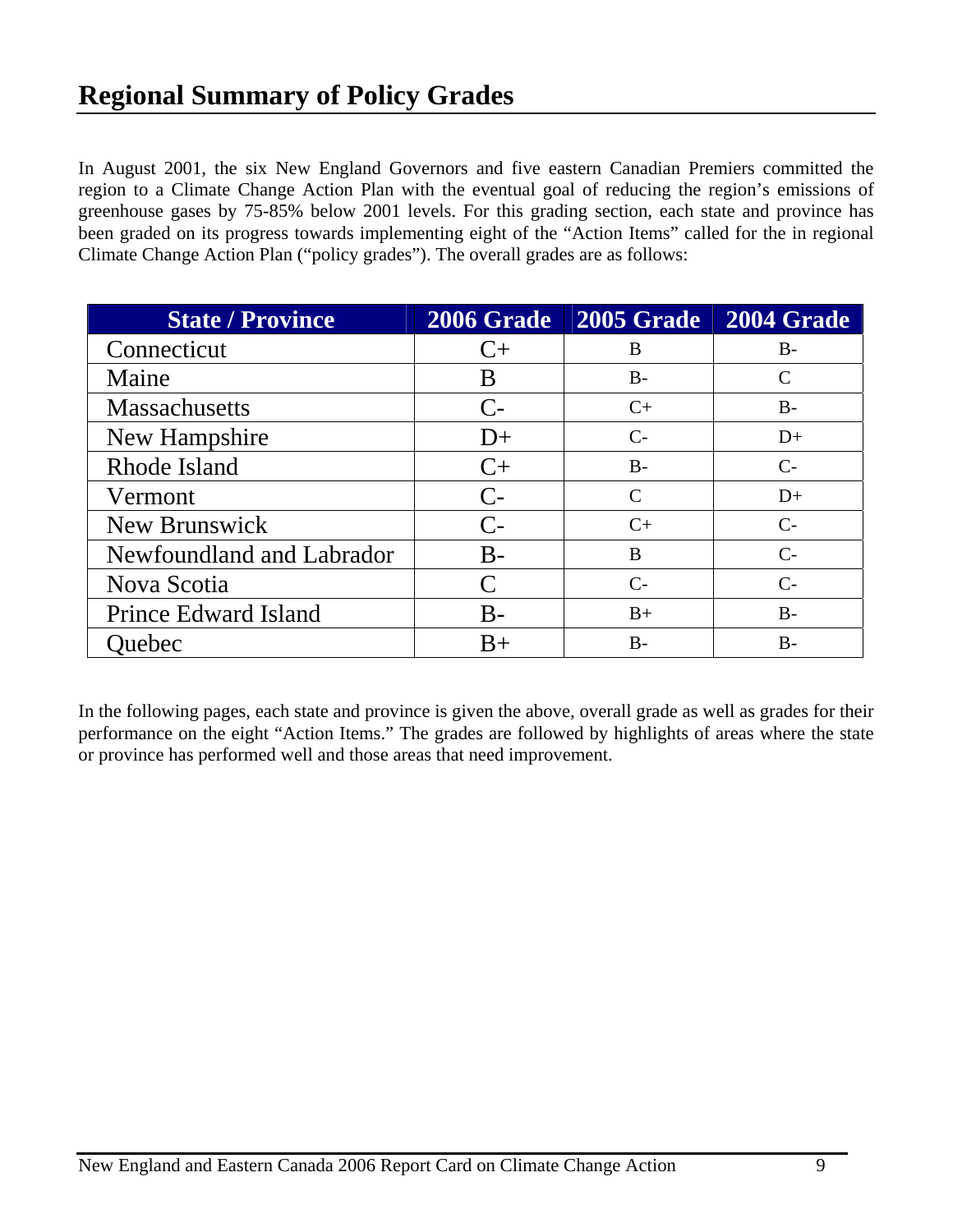# Connecticut

In August 2001, the six New England Governors and five eastern Canadian Premiers committed the region to a Climate Change Action Plan with the eventual goal of reducing the region's emissions of greenhouse gases by 75- 85% below 2001 levels. Each state and province has been graded on its performance towards achieving eight of the "Action Items" specifically called for in the Climate Change Action Plan.

| <b>Climate Change Action Item</b>                                                | Grade     |
|----------------------------------------------------------------------------------|-----------|
| 1. Establish a Greenhouse Gas (GHG) Emissions Inventory                          | A-        |
| 2. Establish and Release a Plan for Reducing GHG Emissions and Conserving Energy | B         |
| 3. Promote Public Awareness                                                      | <b>B-</b> |
| 4. Government Leads by Example                                                   | $C +$     |
| 5. Reduce GHG from the Electricity Sector                                        | $B+$      |
| 6. Reduce Total Energy Demand Through Conservation                               | $C +$     |
| 7. Reduce / Adapt to Impacts of Climate Change                                   | $D+$      |
| 8. Reduce GHG from the Transportation Sector                                     | $D+$      |
| <b>Overall Grade</b>                                                             |           |

#### **Progress Made**

In 2004, the CT legislature passed Public Act 04-252, requiring the state to meet the meet the region's global warming pollution goals, and in 2005 the state released the 55 policy CT Climate Change Action Plan.

Clean Electricity:

- In December 2005, Connecticut formally agreed to join the Regional Greenhouse Gas Initiative, a northeastern program to reduce global warming pollution from power plants. This mandatory program is widely believed to set the precedent for national global warming regulations.
- Connecticut has one of the nation's strongest renewable energy standards in the country, with 7% of electricity coming from "Class I" clean, renewable sources by the year 2010.

Clean Transportation:

- CT issued regulations adopting the California Clean Cars tailpipe pollution standards, reducing greenhouse gas emissions from new cars 30% by 2016; and will create a global warming labeling program for new cars.
- In 2005 and 2006, Connecticut began to increase investment in mass transit by funding a new commuter rail service between New Haven and Springfield, station improvements, new rail cars for Metro North and a Hartford to New Britain bus way.

Government Lead by Example:

• In 2006 the legislature mandated that new state construction and renovation projects (schools exempted) be built to the green LEED Silver standard. The state government also committed to purchase 20% clean energy by the year 2010, and began making the state fleets more fuel efficient by purchasing hybrid vehicles.

#### **Improvements Needed**

- CT is the only New England state without programs to help businesses and households use natural gas more efficiently. CT has yet to join RI and ME and mandate that electric and gas utilities put lower-cost efficiency before charging ratepayers to build new expensive new power plants or other supply.
- The state has not aligned its transportation planning with its global warming goals. The governor and state agencies have made no progress reducing black carbon soot from diesel vehicles to levels outlined in climate plan. CT has made little progress coordinating development to link housing, jobs and transportation. The state should calculate GHG emissions for all transportation projects and prioritize approaches which will reduce pollution. Local transit districts are consistently under-funded. The state provides no incentives for its employees to choose to commute using transit or ride-sharing.

**Grader:** Roger Smith, Clean Water Fund, (860-232-6232), rsmith@cleanwater.org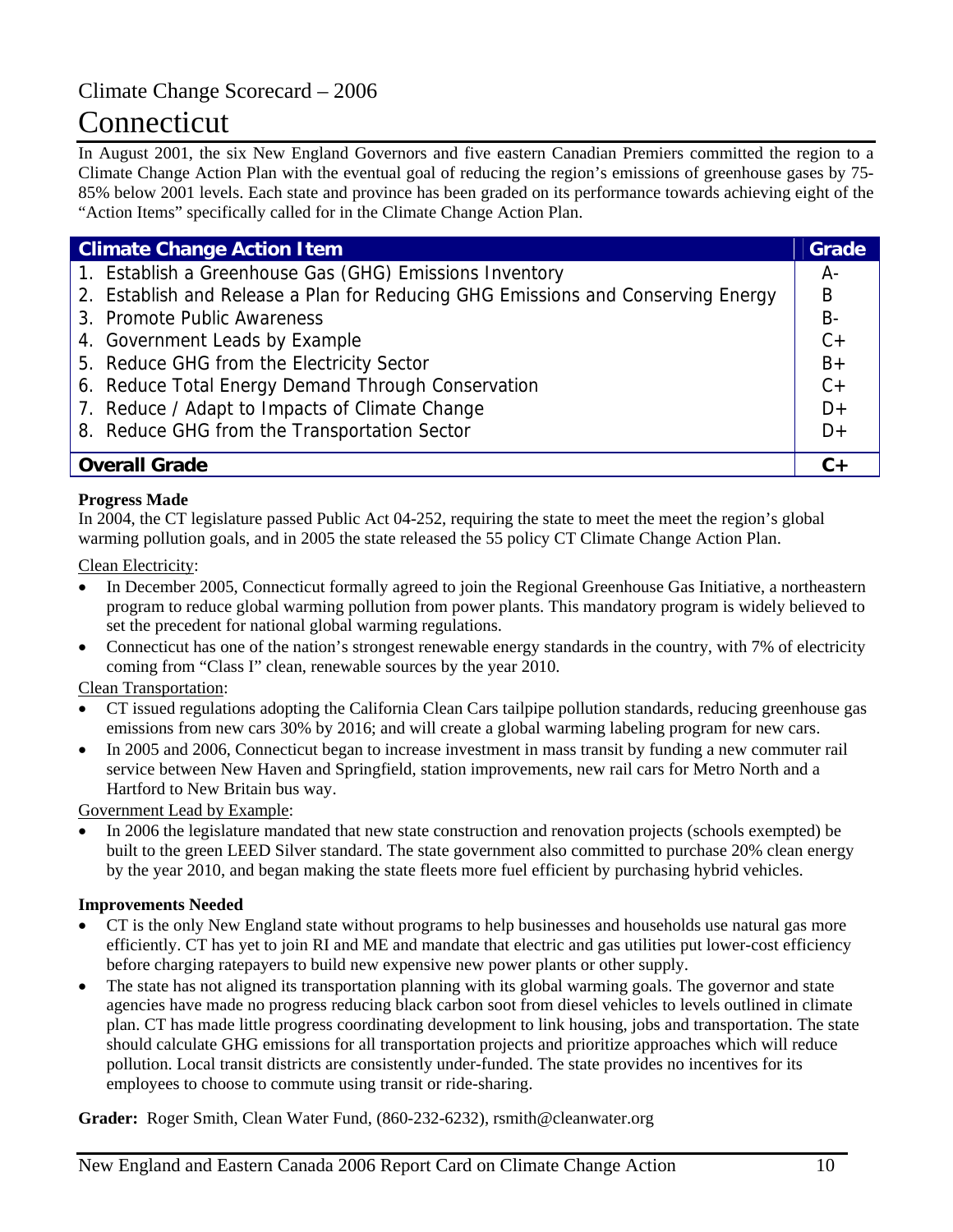# Maine

In August 2001, the six New England Governors and five eastern Canadian Premiers committed the region to a Climate Change Action Plan with the eventual goal of reducing the region's emissions of greenhouse gases by 75- 85% below 2001 levels. Each state and province has been graded on its performance towards achieving eight of the "Action Items" specifically called for in the Climate Change Action Plan.

| <b>Climate Change Action Item</b>                                                | Grade     |
|----------------------------------------------------------------------------------|-----------|
| 1. Establish a Greenhouse Gas (GHG) Emissions Inventory                          | A-        |
| 2. Establish and Release a Plan for Reducing GHG Emissions and Conserving Energy | $A -$     |
| 3. Promote Public Awareness                                                      | $C +$     |
| 4. Government Leads by Example                                                   | $B +$     |
| 5. Reduce GHG from the Electricity Sector                                        | <b>B-</b> |
| 6. Reduce Total Energy Demand Through Conservation                               | <b>B-</b> |
| 7. Reduce / Adapt to Impacts of Climate Change                                   | $C -$     |
| 8. Reduce GHG from the Transportation Sector                                     | $B -$     |
| <b>Overall Grade</b>                                                             | B         |

#### **Progress Made**

- Governor Baldacci initiated the *Governor's Carbon Challenge* to encourage and recognize businesses and institutions that voluntarily reduce their greenhouse gas emissions.
- The State has made progress in "leading by example" by increasing its fleet of hybrid vehicles, requiring LEED standards for new and renovated state buildings, reducing employee vehicle miles traveled, reducing energy consumption and increasing its purchase of clean energy.
- During the 2005-2006 legislative session, Maine passed: 1) the global warming tailpipe emission standards, and sales goals for cleaner cars; 2) a one-year \$0.08/gallon tax credit for biodiesel; 3) new permissions for the Public Utility Commission to enter into contracts for energy efficiency, as well as higher prioritization of renewables and carbon-neutral generators in energy contracting.
- The State is preparing to implement a pilot *Whole House* program to increase the efficiency of residential buildings and to train professionals in this field.
- The State issued its first progress report on its 2004 Climate Change Action Plan in January, 2006.

#### **Improvements Needed**

- The legislature should increase funding for Efficiency Maine and create policies to increase efficiency of home heating oil.
- The State should educate Maine residents further about projected impacts from global warming to the state's natural resource-based economy, work more closely with the research community in Maine, and incorporate adaptive measures into policymaking and initiatives.
- The State should adopt regulations that implement the Regional Greenhouse Gas Initiative with maximum investment in energy efficiency and consumer benefits.
- The Public Utilities Commission should create rules that maximize the use of cost-effective efficiency and clean renewable power.
- Mandatory energy efficient building codes are needed for all sectors.

**Graders:** Natural Resources Council of Maine, (207-622-3101); Environment Maine, (207-253-1965)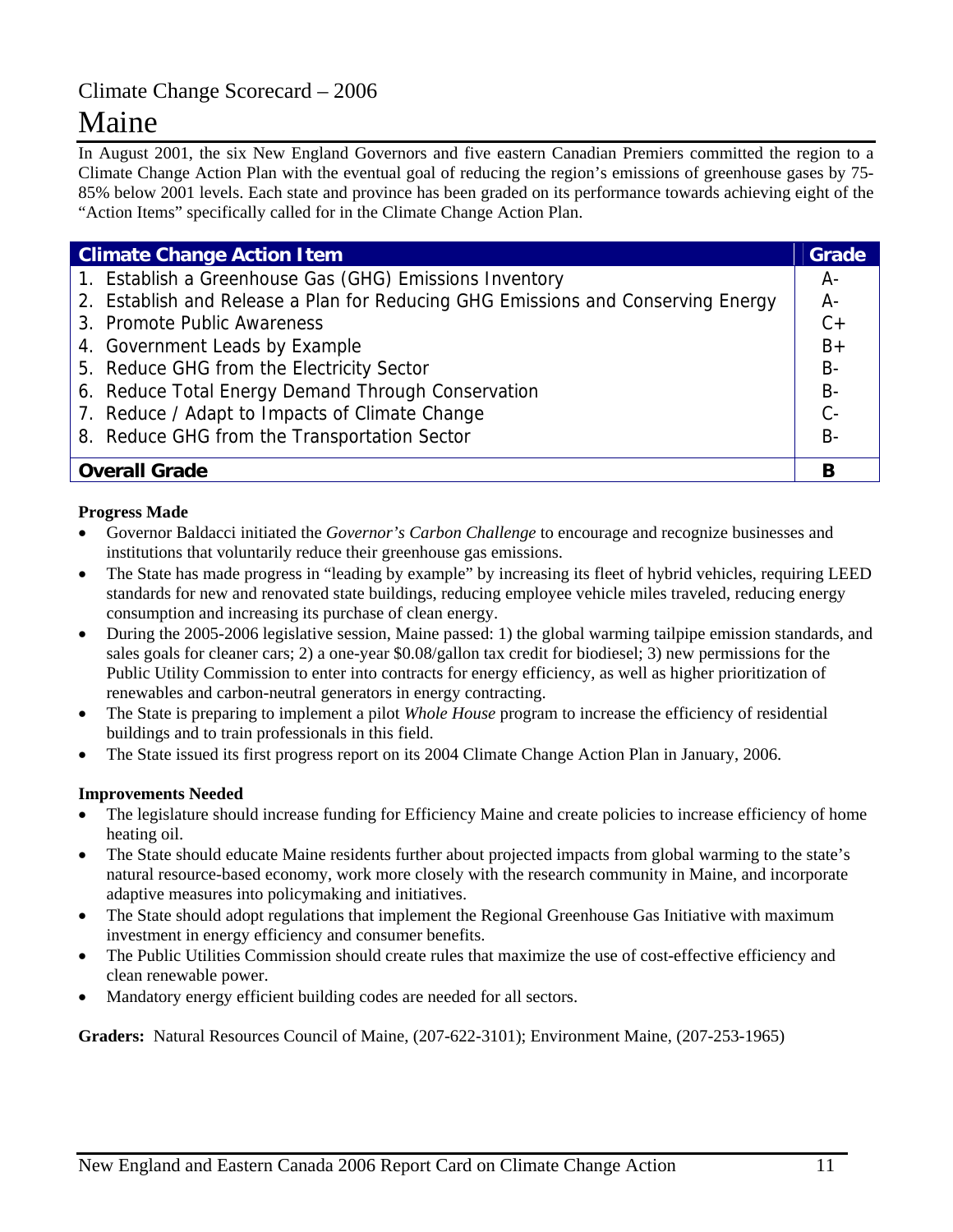# Massachusetts

In August 2001, the six New England Governors and five eastern Canadian Premiers committed the region to a Climate Change Action Plan with the eventual goal of reducing the region's emissions of greenhouse gases by 75- 85% below 2001 levels. Each state and province has been graded on its performance towards achieving eight of the "Action Items" specifically called for in the Climate Change Action Plan.

| <b>Climate Change Action Item</b> |                                                                                  | Grade |
|-----------------------------------|----------------------------------------------------------------------------------|-------|
|                                   | 1. Establish a Greenhouse Gas (GHG) Emissions Inventory                          | $C +$ |
|                                   | 2. Establish and Release a Plan for Reducing GHG Emissions and Conserving Energy | B     |
|                                   | 3. Promote Public Awareness                                                      | $D+$  |
|                                   | 4. Government Leads by Example                                                   | B     |
|                                   | 5. Reduce GHG from the Electricity Sector                                        | F     |
|                                   | 6. Reduce Total Energy Demand Through Conservation                               | $B -$ |
|                                   | 7. Reduce / Adapt to Impacts of Climate Change                                   | $D+$  |
|                                   | 8. Reduce GHG from the Transportation Sector                                     | $D+$  |
|                                   | <b>Overall Grade</b>                                                             | $c-$  |

### **Progress Made**

- The Massachusetts Legislature adopted strong appliance efficiency standards in the fall of 2005.
- One of the best implemented parts of the state Climate Protection Plan continues to be government lead-byexample policies – including clean vehicle purchasing and energy efficiency upgrades to state buildings.
- State efforts to encourage transit-oriented development have been relatively well-funded and coordinated.

#### **Improvements Needed**

- Governor Romney and Massachusetts took a major step backwards in December of 2005, when he pulled the state out of the Regional Greenhouse Gas Initiative (RGGI) and then subsequently proposed weakening the "Filthy Five" carbon dioxide standards. The State Senate considered a bill to reverse the Governor's decision on RGGI, but, despite public support from 27 of 40 senators, the bill was shelved.
- While the administration has implemented some promising policies to address sprawl, the growth of vehicle miles traveled (VMTs) is still a major and growing problem in the transportation sector. The state should better fund its currently under-funded transit systems to start getting more people into less polluting – and cheaper – alternatives to driving. Transit improvements would be bolstered by smart policies that provide incentives to drive less, such as mileage-based auto insurance.
- The Legislature should encourage the purchase of cleaner cars. As outlined in the state Climate Protection Plan, a revenue-neutral incentive program could reduce sales taxes on the cleanest cars and raise taxes on the most polluting ones.
- The state's Renewable Portfolio Standard (RPS) has been under attack in the Legislature, with various bills proposed that would designate old or polluting sources of power as new, renewable energy. Instead of backsliding, state government should be implementing policies that will encourage the growth of truly new renewable energy – such as mandating that utilities sign long-term contracts for clean power.
- Though various state agencies have been working to encourage the growth of renewable energy in Massachusetts, the governor and some other public officials have continued to attack the Cape Wind Project, which would be far and away the largest source of clean, renewable energy in New England.
- State energy efficiency programs should be expanded beyond just electricity efficiency to include significant, mandatory programs for natural gas and heating oil. In Massachusetts, gas and oil efficiency represent largely untapped reservoirs of energy savings and pollution reductions.

**Graders:** Clean Water Fund, (617-338-8131, x209); Conservation Law Foundation, (617-850-1721); Mass Climate Action Network, (781-643-5911); MASSPIRG Education Fund, (617-747-4316)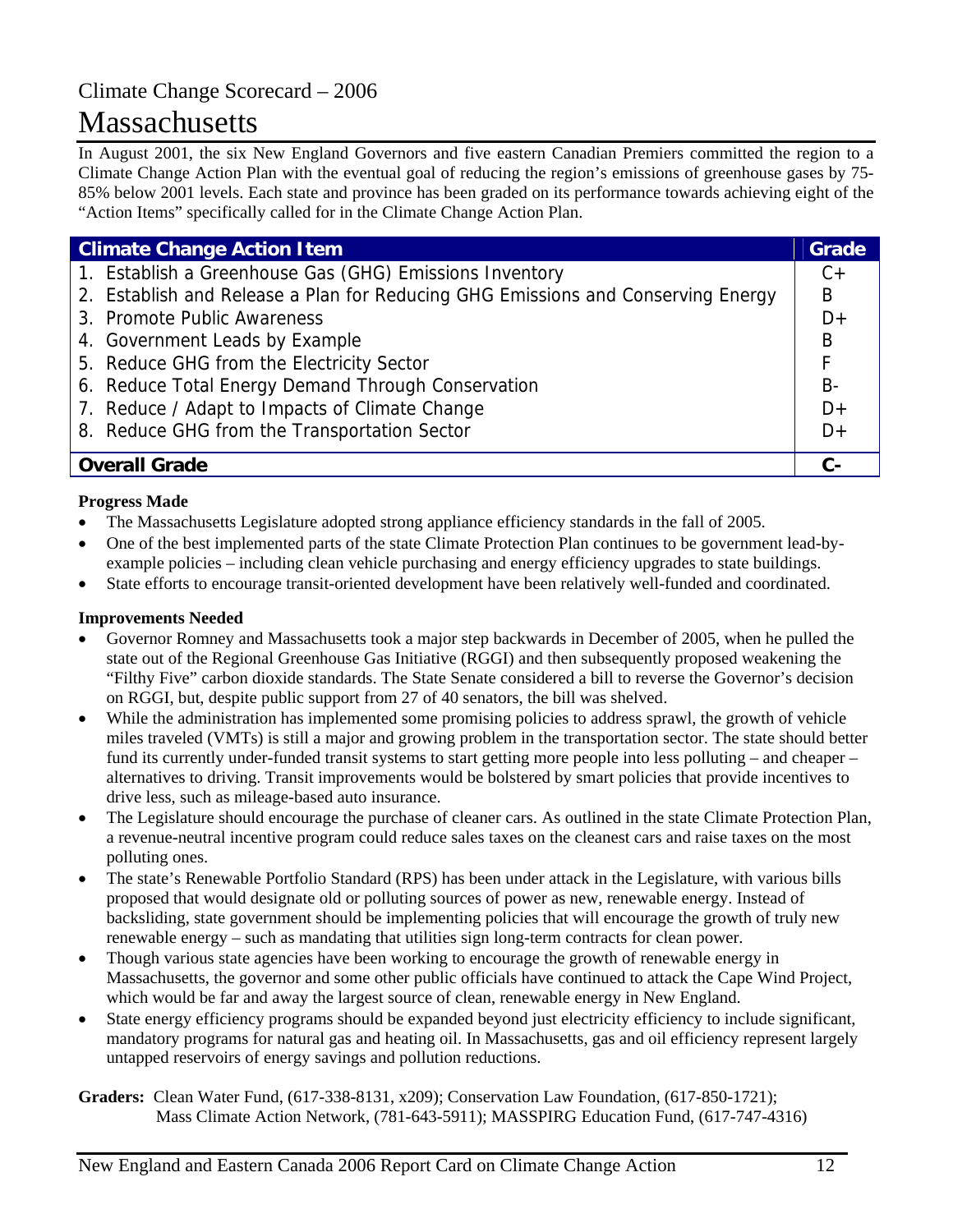# New Hampshire

In August 2001, the six New England Governors and five eastern Canadian Premiers committed the region to a Climate Change Action Plan with the eventual goal of reducing the region's emissions of greenhouse gases by 75- 85% below 2001 levels. Each state and province has been graded on its performance towards achieving eight of the "Action Items" specifically called for in the Climate Change Action Plan.

| <b>Climate Change Action Item</b> |                                                                                  | Grade |
|-----------------------------------|----------------------------------------------------------------------------------|-------|
|                                   | 1. Establish a Greenhouse Gas (GHG) Emissions Inventory                          | B-    |
|                                   | 2. Establish and Release a Plan for Reducing GHG Emissions and Conserving Energy | F     |
|                                   | 3. Promote Public Awareness                                                      | $D+$  |
|                                   | 4. Government Leads by Example                                                   | B     |
|                                   | 5. Reduce GHG from the Electricity Sector                                        | D     |
|                                   | 6. Reduce Total Energy Demand Through Conservation                               | $C -$ |
|                                   | 7. Reduce / Adapt to Impacts of Climate Change                                   | $C -$ |
|                                   | 8. Reduce GHG from the Transportation Sector                                     | $D -$ |
| <b>Overall Grade</b>              |                                                                                  | D٠    |

#### **Progress Made**

- New Hampshire has in place an inventory of sources of greenhouse gas emissions that stacks up well against other states' efforts.
- Governor Lynch issued an executive order in 2005 calling for state government to reduce energy use in state facilities by 10%. It also initiates a Clean Fleets Program to improve fuel efficiency in state owned vehicles. An energy information system is being implemented to measure progress toward meeting the goals of the executive order, as well as an incentive award for best department effort.
- Working with stakeholders and scientists, New Hampshire has completed a study detailing some of the local impacts climate change will have on the state's resources.
- New Hampshire maintains good programs for energy-saving retrofits to state buildings and providing incentives to utility customers to make energy efficiency improvements, though continued funding is in jeopardy.
- The Legislature has set up an Energy Policy Commission to make recommendations on renewables development, fuel diversity and utility divestment, though it won't specifically address climate action.

#### **Improvements Needed**

- The state has made no progress in developing a comprehensive plan, identifying policies and timelines necessary to reach the regionally agreed upon goals.
- Greenhouse gas pollution from transportation continues to grow in NH, yet the state has yet to adopt a clean cars standard or make significant investments in alternative transportation.
- Legislation to address power plant CO2 reduction by giving the administration RGGI negotiating authority was held off for possible RGGI model rule/implementation legislation next year.
- The state is making little progress to develop renewable energy, such as a utility renewable portfolio standard or other incentives.
- Stable and enhanced funding for demand-side conservation measures is needed, and building codes need to be brought up to international standards.

**Graders:** Clean Water Fund, (603-430-9565); New Hampshire Public Interest Research Group Education Fund, (603-229-3222)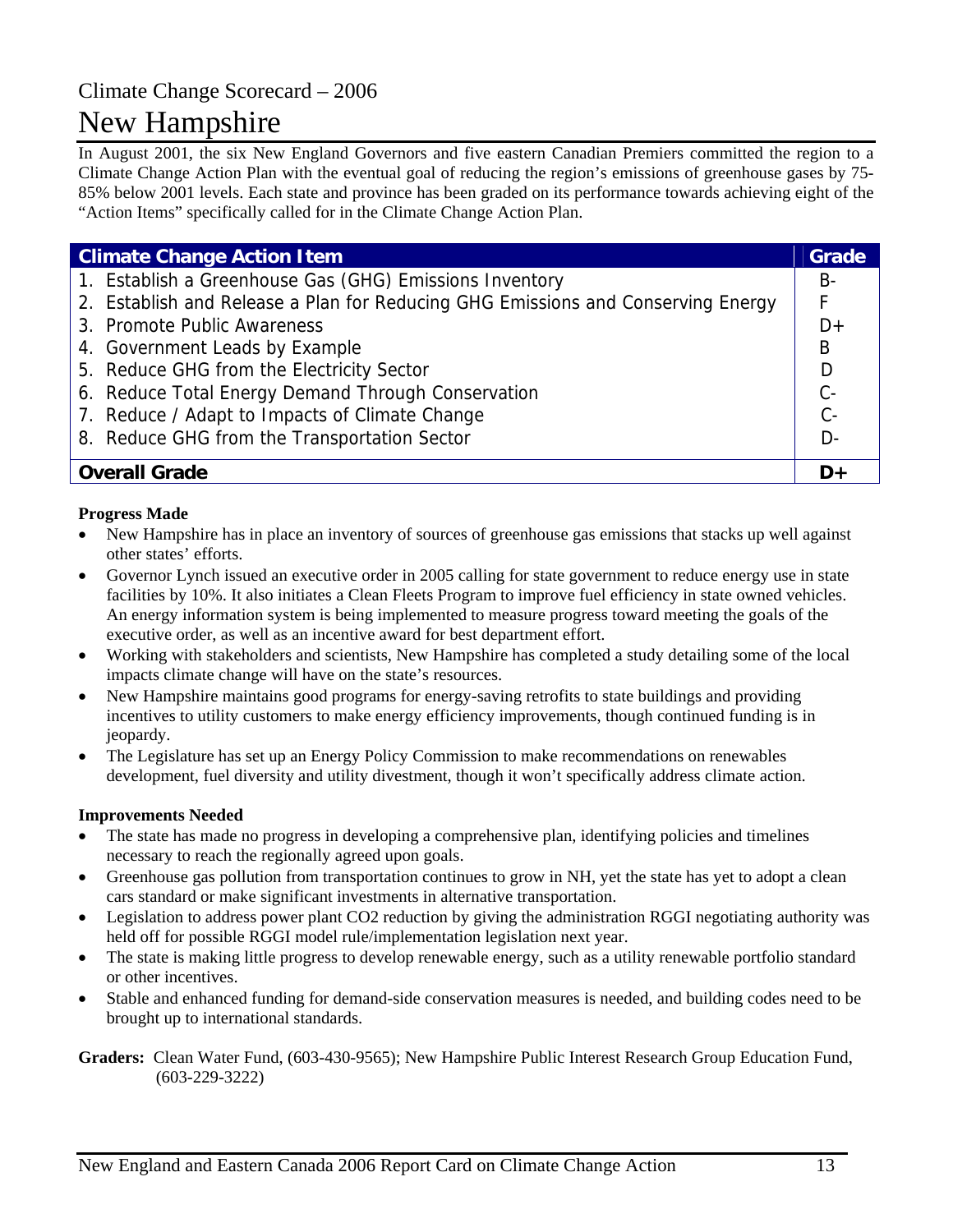# Rhode Island

In August 2001, the six New England Governors and five eastern Canadian Premiers committed the region to a Climate Change Action Plan with the eventual goal of reducing the region's emissions of greenhouse gases by 75- 85% below 2001 levels. Each state and province has been graded on its performance towards achieving eight of the "Action Items" specifically called for in the Climate Change Action Plan.

| <b>Climate Change Action Item</b> |                                                                                  | <b>Grade</b> |
|-----------------------------------|----------------------------------------------------------------------------------|--------------|
|                                   | 1. Establish a Greenhouse Gas (GHG) Emissions Inventory                          | $B+$         |
|                                   | 2. Establish and Release a Plan for Reducing GHG Emissions and Conserving Energy | B            |
|                                   | 3. Promote Public Awareness                                                      | $C -$        |
|                                   | 4. Government Leads by Example                                                   | $C +$        |
|                                   | 5. Reduce GHG from the Electricity Sector                                        | $\mathsf{C}$ |
|                                   | 6. Reduce Total Energy Demand Through Conservation                               | $B+$         |
|                                   | 7. Reduce / Adapt to Impacts of Climate Change                                   | $C -$        |
|                                   | 8. Reduce GHG from the Transportation Sector                                     | $C +$        |
| <b>Overall Grade</b>              |                                                                                  | $C+$         |

#### **Progress Made**

In 2002, the Rhode Island Greenhouse Gas Stakeholders Group published the Greenhouse Gas Action Plan which outlines programs and policies the state could undertake to meet its commitment under the New England Governors' and Eastern Canadian Provincial Premiers' Climate Change Action Plan. Some progress has been made in implementing aspects of the plan:

Clean Electricity

- In 2004, Rhode Island passed the Clean Energy Act to require 16% of the state's electricity to come from clean, renewable sources.
- In 2005 and 2006, the state adopted legislation to set state standards for appliance efficiency.
- The General Assembly passed a comprehensive energy bill in 2006 that establishes a mandate to procure all cost-effective electric efficiency and renewable energy, and creates a natural gas efficiency program.
- The state House of Representatives unanimously passed a resolution to support Rhode Island joining the Regional Greenhouse Gas Initiative. This act will be critical if the governor continues to keep Rhode Island out of the agreement and legislation becomes necessary to join the program.

Clean Transportation

- Rhode Island has adopted the California "Clean Cars" program, to reduce global warming pollution from new cars and trucks 30% by 2016.
- In 2006 ground was broken on a new commuter rail station at T.F. Green airport in Warwick, RI.

#### Government Lead by Example

- Gov. Carcieri's Executive Order on Green and Clean State Vehicles will result in the purchase of state vehicles with improved fuel efficiency and reduced pollution emissions.
- An executive order on Energy and Environmental Performance Standards for New Public Buildings will require any new or renovated public building must meet LEED efficiency standards.

#### **Improvements Needed**

- Gov. Carcieri has failed to join the Regional Greenhouse Gas Initiative (RGGI), the first regional cap and trade policy to reduce global-warming pollution from power plants in the United States.
- Transportation remains the largest source of in-state global warming emissions, but the state has not yet adequately addressed the need to reduce oil consumption and the amount of driving done by Rhode Islanders.

**Graders:** Clean Water Fund, (401-331-6972); Conservation Law Foundation, (401-351-1102); Rhode Island Public Interest Research Group, (401-421-6578)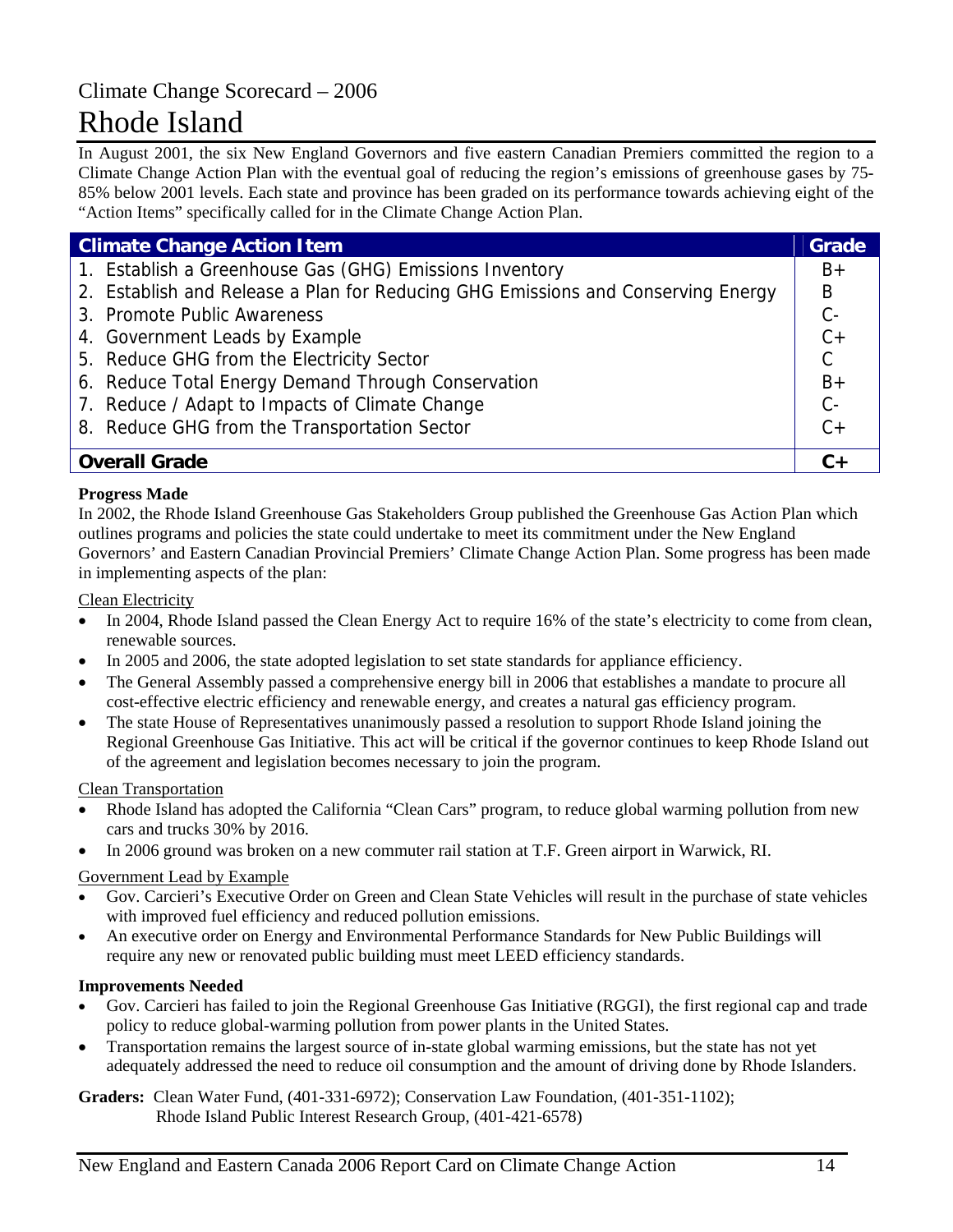# Vermont

In August 2001, the six New England Governors and five eastern Canadian Premiers committed the region to a Climate Change Action Plan with the eventual goal of reducing the region's emissions of greenhouse gases by 75- 85% below 2001 levels. Each state and province has been graded on its performance towards achieving eight of the "Action Items" specifically called for in the Climate Change Action Plan.

| <b>Climate Change Action Item</b>                                                | Grade |
|----------------------------------------------------------------------------------|-------|
| 1. Establish a Greenhouse Gas (GHG) Emissions Inventory                          | D     |
| 2. Establish and Release a Plan for Reducing GHG Emissions and Conserving Energy | F     |
| 3. Promote Public Awareness                                                      | $D -$ |
| 4. Government Leads by Example                                                   | $B+$  |
| 5. Reduce GHG from the Electricity Sector                                        | $B+$  |
| 6. Reduce Total Energy Demand Through Conservation                               | A-    |
| 7. Reduce / Adapt to Impacts of Climate Change                                   | D     |
| 8. Reduce GHG from the Transportation Sector                                     | D     |
| <b>Overall Grade</b>                                                             |       |

#### **Progress Made**

- In September 2003, Governor Douglas established the Climate Neutral Working Group (CNWG) to reduce state government emissions and provide a good example for others to follow. The plan developed by the CNWG is very strong but slow implementation led to a 24% increase in yearly emissions in 2005.
- In December 2005, Governor Douglas established a commission charged with developing a climate action plan for the state of VT. The state legislature required that the climate action plan be completed by September, 2007.
- Vermont joined the Regional Greenhouse Gas Initiative and adopted the California global warming pollution standards for automobiles.
- In 2006 legislation was passed that promotes smart growth development, sets appliance efficiency standards, and requires state agencies to analyze the global warming impact of their projects.
- The budget for Vermont's efficiency utility, Efficiency Vermont was increased but still fails to capture all cost effective efficiency savings.

#### **Improvements Needed**

- To date there has been a lot of talk and little action to build Vermont's renewable energy future. The Governor should reconsider his opposition to wind power and the legislature should strengthen current programs to promote instate development of renewable resources.
- The state legislature and the governor should work together to ensure they are prepared to move aggressively and implement the policies that are developed for the Climate Action Plan.
- The efficiency utility should be fully funded and given a mandate to address energy efficiency regardless of fuel type.
- Vermont should coordinate with neighboring states and provinces to build out a regional rail system.
- Both the Governor's office and the state legislature have done little to educate and engage Vermonters on the issue of climate change. Climate change threatens two of the key element's of Vermont's economy, tourism and agriculture. A comprehensive education program should be developed to help inform Vermonters about the importance and urgency of the issue.

**Grader:** Vermont Public Interest Research and Education Fund, (802-223-5221)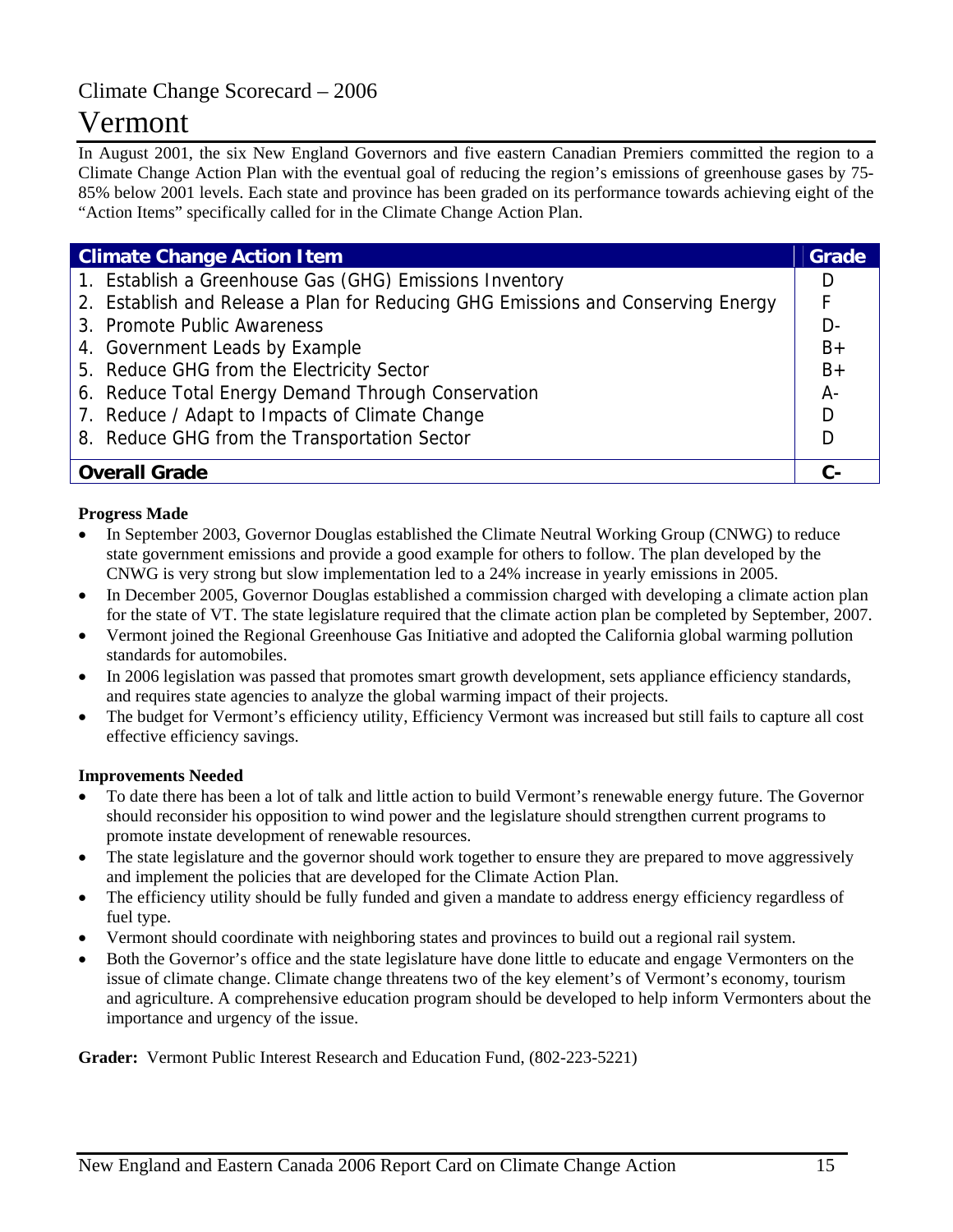# New Brunswick

In August 2001, the six New England Governors and five eastern Canadian Premiers committed the region to a Climate Change Action Plan with the eventual goal of reducing the region's emissions of greenhouse gases by 75- 85% below 2001 levels. Each state and province has been graded on its performance towards achieving eight of the "Action Items" specifically called for in the Climate Change Action Plan.

| <b>Climate Change Action Item</b>                                                |              |
|----------------------------------------------------------------------------------|--------------|
| 1. Establish a Greenhouse Gas (GHG) Emissions Inventory                          | A            |
| 2. Establish and Release a Plan for Reducing GHG Emissions and Conserving Energy |              |
| 3. Promote Public Awareness                                                      | D            |
| 4. Government Leads by Example                                                   | <b>B-</b>    |
| 5. Reduce GHG from the Electricity Sector                                        | $C +$        |
| 6. Reduce Total Energy Demand Through Conservation                               | $C +$        |
| 7. Reduce / Adapt to Impacts of Climate Change                                   | $\mathsf{C}$ |
| 8. Reduce GHG from the Transportation Sector                                     |              |
| <b>Overall Grade</b>                                                             | $C-$         |

#### **Progress Made**

- The New Brunswick Energy Efficiency and Conservation Agency (Efficiency NB) was established in 2005 and now operates with a budget of \$12 million. It is in the development stage, but offers an energy audit and incentive program for the residential sector.
- The Province's renewable portfolio standard has been legally established in regulation.
- New government buildings, including new hospitals and schools are being constructed to meet the LEED (Leadership in Energy and Environmental Design) Silver Standard for green buildings.
- Impacts of the climate crisis are now routinely considered in land use planning decisions by the Province.
- The provincial government now requires that new vehicle purchases by government departments be made based on life-cycle costs, which should increase the fuel efficiency of the government fleet.

#### **Improvements Needed**

- New Brunswick has no climate action plan despite public consultations completed in 2003. A bold plan is needed if the Province has any hope of achieving the 2020 target of reducing greenhouse gas emissions below 1990 levels by 10 percent. In the absence of a plan, emissions in 2004 were almost 47% higher than those in 1990, so New Brunswick will not achieve the 2010 target.
- Efficiency NB must move quickly from its developmental stage to establish and achieve clear targets for energy efficiency improvements and fuel switching in the residential, commercial and industrial sectors if it is to have a meaningful impact on provincial greenhouse gas emissions.
- The commitment made in the provincial energy policy of 2001 to "promote cogeneration as the most energy efficient electricity generation option" needs to be implemented in a meaningful way and consideration of a new coal-fired power plant for northern New Brunswick abandoned.
- The reduction of transportation-related emissions must become a focus of government policy, regulation and investment.
- Climate action appears to be falling further off the Province's political agenda as the newly elected federal government has abandoned Canada's initial Kyoto target, cancelled Kyoto-related programs and incentives and signaled it wish for subsequent Kyoto targets to be voluntary in nature. The Premier of New Brunswick needs to join the Premiers from Quebec, Newfoundland and Labrador, Ontario and Manitoba, and mayors from across Canada in affirming his support for Canada's initial Kyoto target and maintaining the integrity of Kyoto as a legally binding international mechanism for reducing greenhouse gas emissions on a global, fair and equitable basis.

**Grader:** Conservation Council of New Brunswick, (506-458-8747)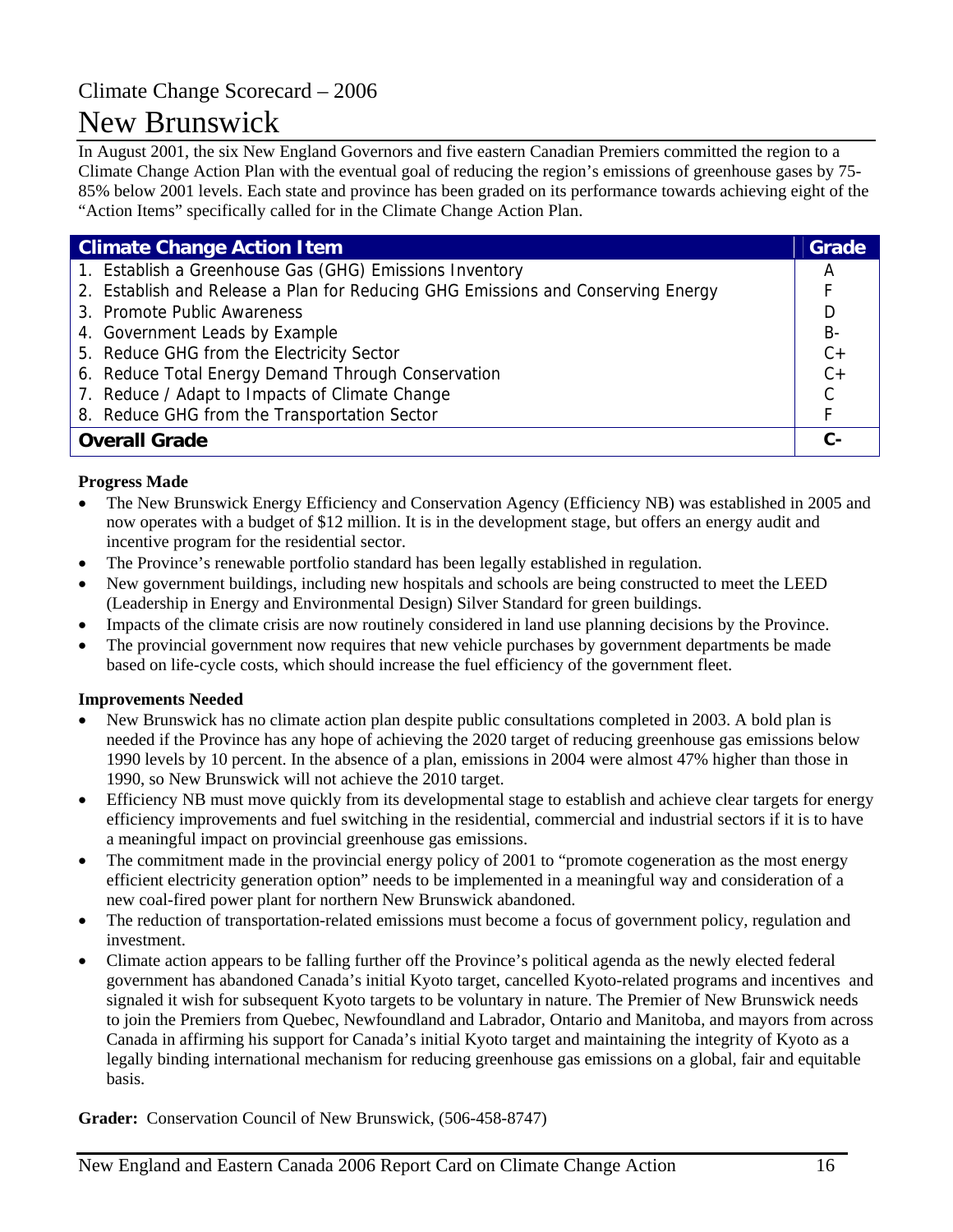### Climate Change Scorecard – 2006 Newfoundland & Labrador

In August 2001, the six New England Governors and five eastern Canadian Premiers committed the region to a Climate Change Action Plan with the eventual goal of reducing the region's emissions of greenhouse gases by 75- 85% below 2001 levels. Each state and province has been graded on its performance towards achieving eight of the "Action Items" specifically called for in the Climate Change Action Plan.

| <b>Climate Change Action Item</b>                                                |           |
|----------------------------------------------------------------------------------|-----------|
| 1. Establish a Greenhouse Gas (GHG) Emissions Inventory                          | A         |
| 2. Establish and Release a Plan for Reducing GHG Emissions and Conserving Energy | $B -$     |
| 3. Promote Public Awareness                                                      | $B+$      |
| 4. Government Leads by Example                                                   | <b>B-</b> |
| 5. Reduce GHG from the Electricity Sector                                        | <b>B-</b> |
| 6. Reduce Total Energy Demand Through Conservation                               | $C -$     |
| 7. Reduce / Adapt to Impacts of Climate Change                                   | $B+$      |
| 8. Reduce GHG from the Transportation Sector                                     | $D -$     |
| <b>Overall Grade</b>                                                             | <b>B-</b> |

### **Progress Made**

Following the release of its first Climate Change Action Plan in July 2005, Newfoundland & Labrador has moved forward on many of the Plan's 40 action items, and increased staffing to oversee initiatives. The province is signaling a continued desire to pursue greenhouse gas reduction initiatives (including a new \$6.9 million low income energy efficiency program, and continued support for a Climate Change Education Centre) despite federal government withdrawal from similar initiatives during 2006. The province also sponsored conferences and workshops during 2005-06 with key sectors regarding climate change mitigation and adaptation. In renewable energy, the province's public utility sought proposals for 25 MW of wind energy, and the Department of Natural Resources began monitoring wind energy potential in Labrador. The provincial government has recently completed public consultations on two major complementary policy initiatives: an Energy Plan (to be announced later this year), and a Sustainable Development Act and Roundtable, to be introduced during the upcoming legislative session.

#### **Improvements Needed**

The provincial Climate Change Action Plan must have targets and timetables to ensure that its actions link to clear, performance-based benchmarks that will help achieve the Plan's stated objectives. Gaps in the Plan (still a work in progress) must also be addressed, preferably through a multi-stakeholder process to guide implementation and lever resources and partnerships. Energy conservation in the buildings and transportation sectors could provide significant opportunities for gains in addressing the Plan's goals, while also addressing a range of public policy priorities from job creation to rural economic development – these sectors require concrete policies and program resources. NL's emerging Energy Plan and Sustainable Development Act must reinforce the Climate Change Action Plan, and be based on the principle of a low-carbon future, leading NL toward sustainable, renewable energy and sustainable, efficient communities.

**Grader:** Bruce Pearce, Sierra Club of Canada – Atlantic Canada Chapter, (709-739-1665)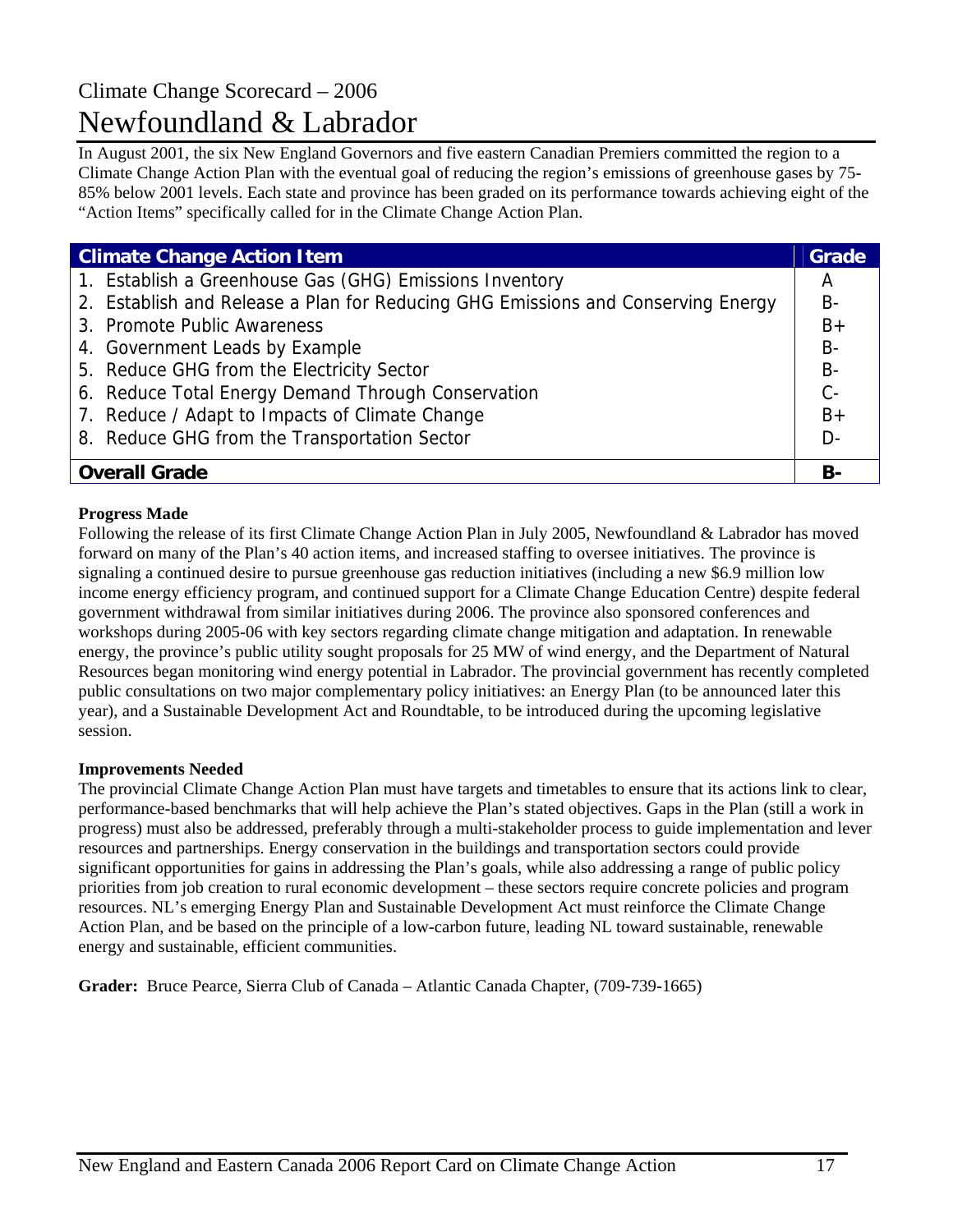# Nova Scotia

In August 2001, the six New England Governors and five eastern Canadian Premiers committed the region to a Climate Change Action Plan with the eventual goal of reducing the region's emissions of greenhouse gases by 75- 85% below 2001 levels. Each state and province has been graded on its performance towards achieving eight of the "Action Items" specifically called for in the Climate Change Action Plan.

| <b>Climate Change Action Item</b>                                                |               |
|----------------------------------------------------------------------------------|---------------|
| 1. Establish a Greenhouse Gas (GHG) Emissions Inventory                          | A             |
| 2. Establish and Release a Plan for Reducing GHG Emissions and Conserving Energy | $D+$          |
| 3. Promote Public Awareness                                                      | $\mathsf{C}$  |
| 4. Government Leads by Example                                                   | $C +$         |
| 5. Reduce GHG from the Electricity Sector                                        | $\mathcal{C}$ |
| 6. Reduce Total Energy Demand Through Conservation                               | $C +$         |
| 7. Reduce / Adapt to Impacts of Climate Change                                   | $\mathcal{C}$ |
| 8. Reduce GHG from the Transportation Sector                                     | $C -$         |
| <b>Overall Grade</b>                                                             |               |

#### **Progress Made**

- GHG emissions in Nova Scotia are up 11% between 2001 and 2004, and 16.5% between 1990 and 2004. A 3.3 Mt reduction is needed to meet 1990 levels.
- In the fall of 2005, the government established the Smart Energy Choices Program, with \$10 million for energy efficiency incentives, education, and a 10% rebate for solar hot water. Later, the 'Green Energy Framework' identified 1 million tonnes in annual GHG reductions in the electricity sector. In addition, the Keep the Heat low-income program provided energy savings kits to every participant. However, the modest low-income energy efficiency initiatives in the Keep the Heat Program were cancelled for an energy sales tax cut, and the initiatives mentioned above are in limbo because Nova Scotia has yet to show leadership in the face of the federal government's cuts to climate pollution programs.

#### **Improvements Needed**

- The province must release a GHG reduction plan that makes specific references to the NEG/ECP targets, and is implemented in cooperation with an inter-sectoral working group. In the face of the federal government's retreat from fighting climate pollution a provincial plan must ensure the security of audit-based efficiency programs and include market-oriented regulations, such as the carbon tax recently adopted by Quebec.
- Nova Scotia must work to catch-up to the New England states by developing electricity Demand Side Management Strategies (DSM) with appropriate funding levels (3% of utility revenues is a best-practice standard). The electricity DSM strategy should be coupled with an aggressive efficiency strategy for all fueltypes implemented by Conserve Nova Scotia.
- A standard price for renewable energy is required to provide financial security for community-based renewable energy projects. A fuel-efficient vehicle feebate program and infrastructure investments are needed in the transport sector.

**Grader:** Ecology Action Centre, (902-442-0199)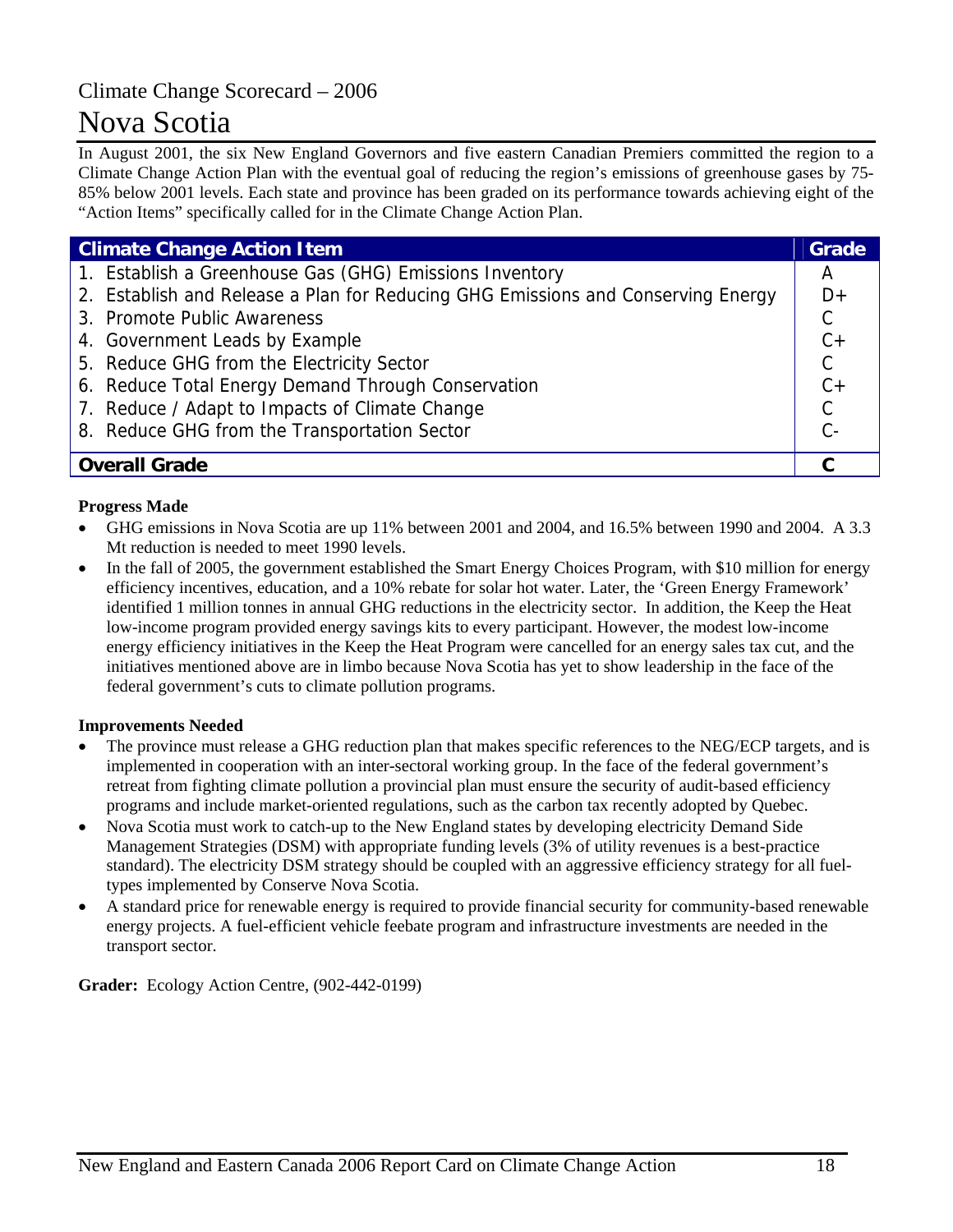# Prince Edward Island

In August 2001, the six New England Governors and five eastern Canadian Premiers committed the region to a Climate Change Action Plan with the eventual goal of reducing the region's emissions of greenhouse gases by 75- 85% below 2001 levels. Each state and province has been graded on its performance towards achieving eight of the "Action Items" specifically called for in the Climate Change Action Plan.

| <b>Climate Change Action Item</b>                                                | Grade          |
|----------------------------------------------------------------------------------|----------------|
| 1. Establish a Greenhouse Gas (GHG) Emissions Inventory                          | A              |
| 2. Establish and Release a Plan for Reducing GHG Emissions and Conserving Energy | $B -$          |
| 3. Promote Public Awareness                                                      | $\mathsf C$    |
| 4. Government Leads by Example                                                   | $C +$          |
| 5. Reduce GHG from the Electricity Sector                                        | $\overline{A}$ |
| 6. Reduce Total Energy Demand Through Conservation                               | $D+$           |
| 7. Reduce / Adapt to Impacts of Climate Change                                   | $B -$          |
| 8. Reduce GHG from the Transportation Sector                                     | $\mathsf{C}$   |
| <b>Overall Grade</b>                                                             | <b>B-</b>      |

### **Progress Made**

- PEI continues to be a national leader in terms of its renewable energy policies, particularly with respect to wind energy. The Renewable Energy Act was proclaimed in December of 2005, putting in place a Renewable Portfolio Standard for electricity of 15% by 2010, Minimum Purchase Price Regulations, Designated Area Regulations, and Net-Metering.
- The province has commissioned an additional 30 MW of wind power, which will become operational in 2007. This additional capacity will allow PEI to meet its RPS of 15% by 2007; three years earlier than required.
- Renewable fuels are a continued focus of the Province, which hopes to take advantage of a federal renewable fuels standard. The Province is looking at proposals for a local biofuels production facility. In addition, over the past year, the Province piloted renewable fuels in 4 of their vehicles and 2 furnaces and are considering expanding the project.
- The Public Transit System for Charlottetown has become operational with greater than expected success. Additional buses will be introduced.

#### **Improvements Needed**

- The Province has neither a provincial building code nor a policy for green building. Such initiatives would greatly reduce commercial and residential building GHG emissions.
- Although the Province has moved forward with respect to renewable energy, more emphasis on energy conservation through demand side management strategies is required.
- Social, economic and environmental adaptation to the impacts of climate change must be more of a priority. The province needs to be identifying areas susceptible to catastrophic climate events and establishing monitoring indicators.
- PEI lacks any comprehensive, forward-looking policies on land use planning to control for sprawl and to mitigate and adapt to the impacts of climate change. The promotion of smart growth will help reduce the Island's GHG emissions and increase the quality of life.
- The agricultural sector is a major producer of GHG emissions on PEI and therefore, further actions must be taken to reduce consumption of fossil fuels and promote a more sustainable system of production.
- PEI's Waste Watch Program shows leadership in waste management; however there are problems with excessive trucking, improper storage of low-quality compost and the state of construction & demolition dumpsites.

**Grader:** Atlantic Canada Sustainable Energy Coalition (ACSEC), (902-566-1946)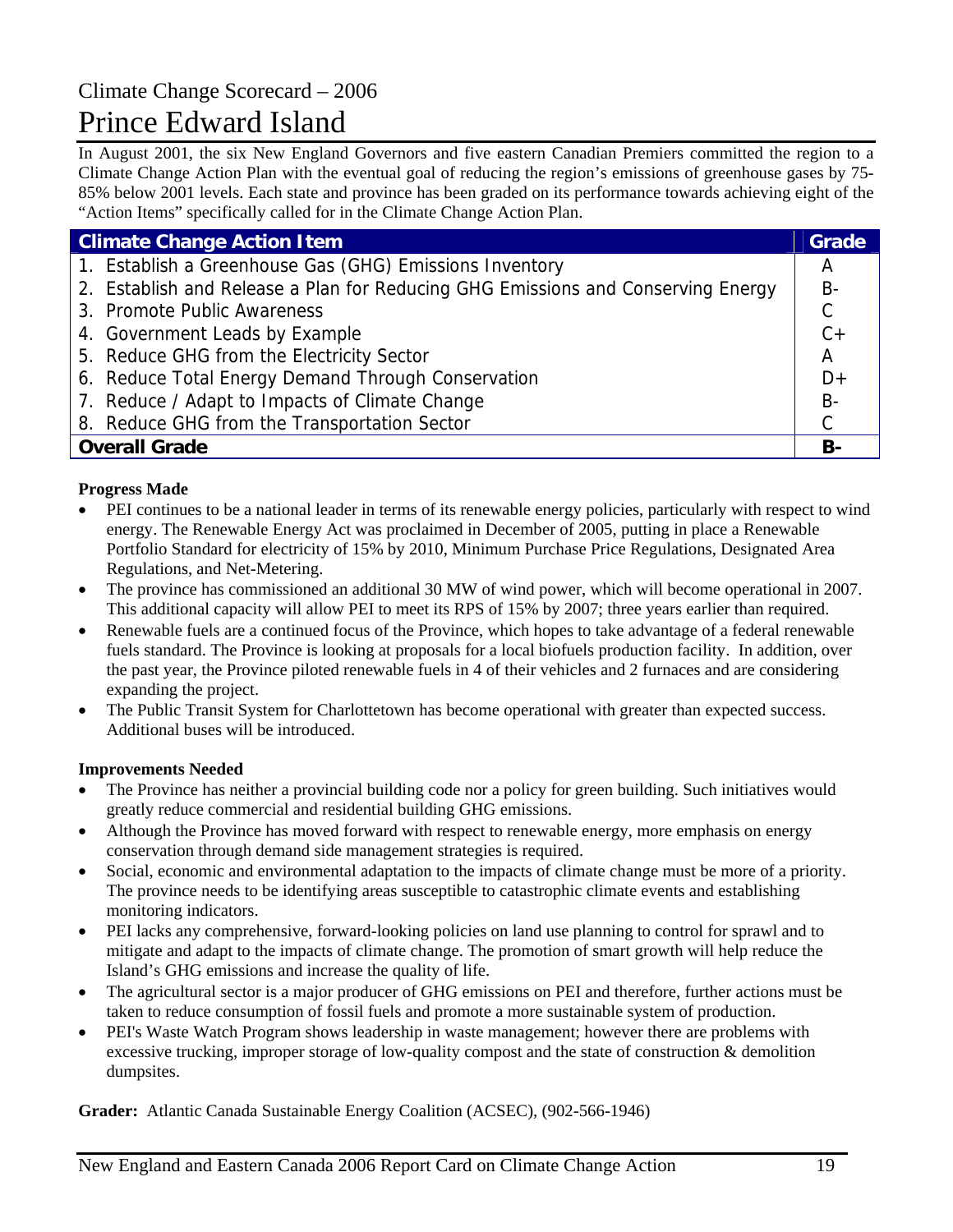# Quebec

In August 2001, the six New England Governors and five eastern Canadian Premiers committed the region to a Climate Change Action Plan with the eventual goal of reducing the region's emissions of greenhouse gases by 75- 85% below 2001 levels. Each state and province has been graded on its performance towards achieving eight of the "Action Items" specifically called for in the Climate Change Action Plan.

| <b>Climate Change Action Item</b> |                                                                                  |       |  |
|-----------------------------------|----------------------------------------------------------------------------------|-------|--|
|                                   | 1. Establish a Greenhouse Gas (GHG) Emissions Inventory                          | А     |  |
|                                   | 2. Establish and Release a Plan for Reducing GHG Emissions and Conserving Energy | Α     |  |
|                                   | 3. Promote Public Awareness                                                      |       |  |
|                                   | 4. Government Leads by Example                                                   |       |  |
|                                   | 5. Reduce GHG from the Electricity Sector                                        | А     |  |
|                                   | 6. Reduce Total Energy Demand Through Conservation                               | $B+$  |  |
|                                   | 7. Reduce / Adapt to Impacts of Climate Change                                   | Α     |  |
|                                   | 8. Reduce GHG from the Transportation Sector                                     | $C +$ |  |
| <b>Overall Grade</b>              |                                                                                  |       |  |

#### **Progress Made**

The government of Québec recently made public (June 2006) a very comprehensive GHG emissions reduction Plan (2006-2012) that, if implemented rapidly, would bring the province's GHG emissions 1,5% below 1990 levels by 2012. A new carbon tax – bringing 200M\$ of new revenues per year and used to finance the plan -, the adoption of California standards for car emissions, the improvement of the existing building code, and the capture of methane from landfills, are some of the features of this well-received plan. A new energy strategy, as well as a new public transit policy (both made public in June 2006) also call for increased reliance on energy efficiency and renewables, as well as new public investments to increase public transit services. While Québec has finally given itself decent – but long-awaited - GHG emissions reduction policies, they still have to be implemented.

#### **Improvements Needed**

While the plan calls for the implementation of a significant public awareness campaign on climate change, it must be noted that the province has cut nearly all funding programs for environmental NGOs working in the field in the last three years, sporadically supporting some limited initiatives. The province will have to do better here in the coming year. Also, Québec seems to be missing the importance of promoting « smart-growth » urban planning and sprawl-reduction initiatives in any systematic way, something that must receive attention in the coming years. Finally, the government itself should make internal green or climate-friendly procurement policies a reality, so as to truly lead by example. During the forthcoming year, environmental NGOs will closely monitor the implementation of the new climate plan, as well as the other needed improvements.

**Grader:** Hugo Séguin, Équiterre, (514-522-2000, poste 235)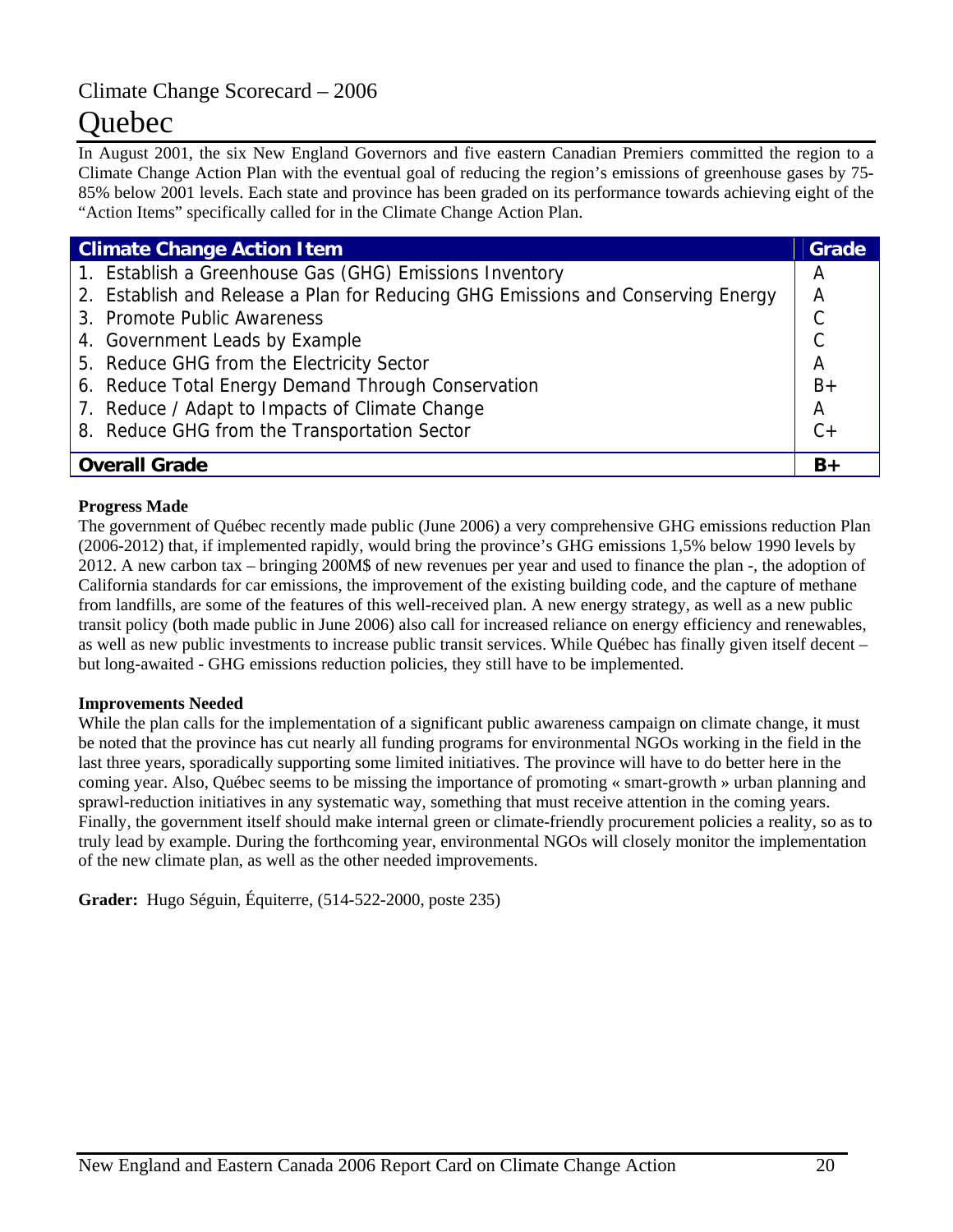In August 2001, the six New England Governors and five eastern Canadian Premiers committed the region to a Climate Change Action Plan with goals of reducing the region's emissions of greenhouse gases to 1990 levels by 2010, 10% below 1990 levels by 2020, and 75-85% in the long-term. For this grading section, each state and province has been graded on its progress towards meeting its first pollution reduction target in 2010. The grades are as follows:

| <b>State / Province</b>   | 2006 Grade |
|---------------------------|------------|
| Connecticut               | F          |
| Maine                     | F          |
| Massachusetts             | F          |
| New Hampshire             | F          |
| Rhode Island              | F          |
| Vermont                   | F          |
| New Brunswick             | F          |
| Newfoundland and Labrador |            |
| Nova Scotia               | F          |
| Prince Edward Island      |            |
| uebec                     |            |

### **Greenhouse Gas Emissions Profiles (Million Metric Tons Carbon Equivalent)**

| State/Province            | 1990 Emissions | 2000 Emissions | 2004 Emissions | % Change from 1990 |
|---------------------------|----------------|----------------|----------------|--------------------|
| Connecticut               | 40.8           | 44.7           | $- -$          | $- -$              |
| Maine                     | 26.5           | 29.2           | $- -$          | $- -$              |
| Massachusetts             | 91.2           | 85.6           | --             | --                 |
| New Hampshire             | 5.8            | 7.2            | --             | --                 |
| Rhode Island              | 10.7           | 12.9           | --             | --                 |
| Vermont                   | 10.7           | 9.8            | --             | --                 |
| New Brunswick             | 16.4           | 20.7           | 24.1           | 47%                |
| Newfoundland and Labrador | 10.1           | 9.2            | 10.5           | 4%                 |
| Nova Scotia               | 19.7           | 21.5           | 23.0           | 17%                |
| Prince Edward Island      | 2.1            | 2.3            | 2.3            | 10%                |
| <b>Ouebec</b>             | 86.6           | 87.5           | 91.8           | 6%                 |

**Sources:** For the provincial data, graders referenced Environment Canada's *National Inventory Report - Greenhouse Gas Sources and Sinks in Canada, 1990-2004.* For the state data through 2000, graders referenced Environmental Protection Agency and NESCAUM data. The states do not have updated greenhouse inventories through 2004. For the most recent years, graders used a set of sales and consumption data for the primary greenhouse gas fuels as a proxy for greenhouse gas emissions. The trends for sales and consumption of these fuels were clearly upwards.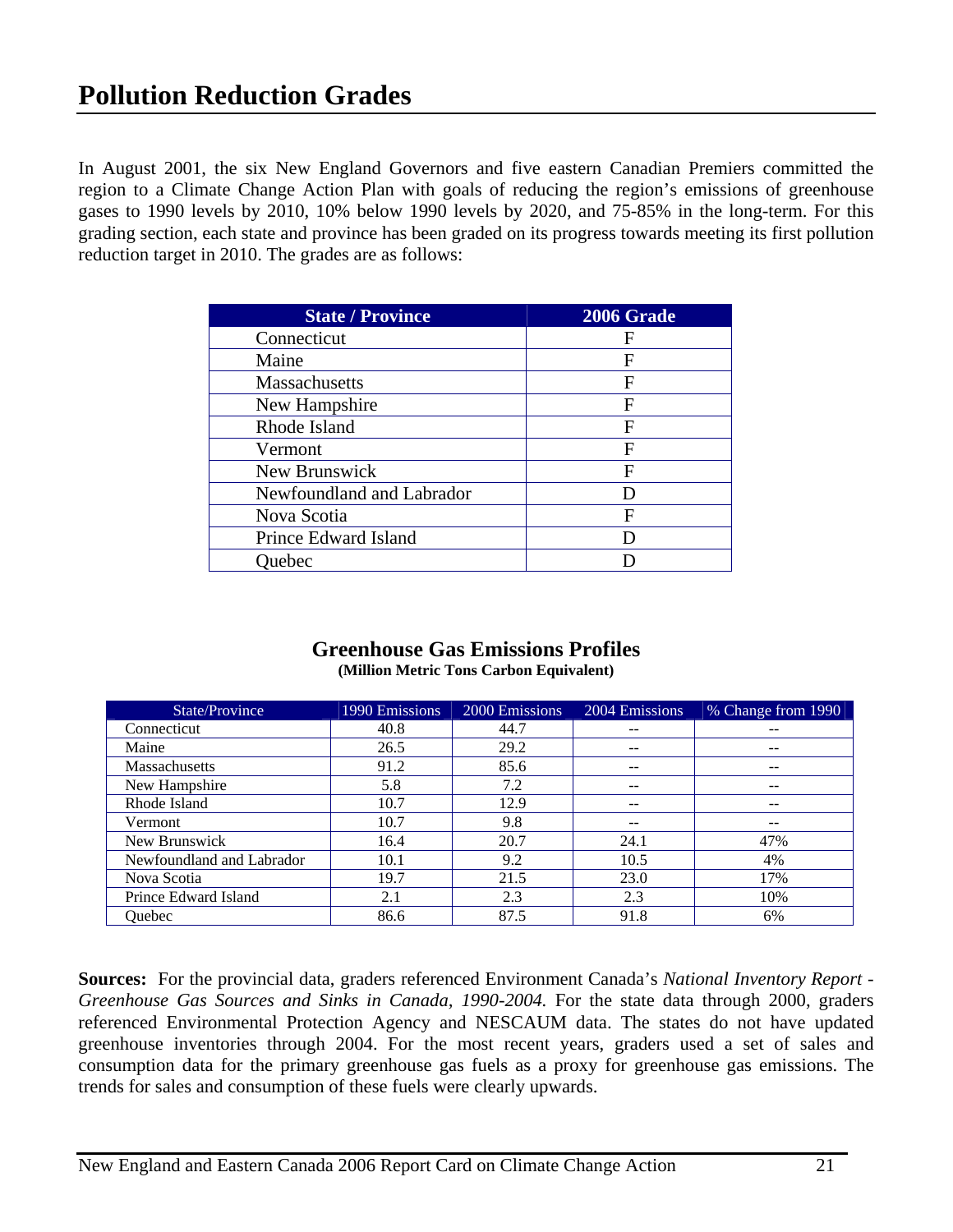## **Methodology**

Individual state and provincial governments have been graded against the commitments made in the New England Governors / Eastern Canadian Premiers (NEG/ECP) Climate Change Action Plan of 2001 (to view the complete NEG/ECP Plan, please visit: http://www.negc.org/documents/NEG-ECP%20CCAP.PDF). There are two overall grading categories, one measuring how well the states and provinces are implementing the recommended policies in the Plan ("policy grades") and one measuring whether they are on track to meet the 2010 emissions reduction target ("pollution reduction grades"). The NEG/ECP Plan provided us with a framework for analysis that could be relatively objective and applicable to each state and province in the region.

For the policy grades, governments were evaluated against a "best case scenario" of where the governments should reasonably be at this point in the regional Plan's implementation – keeping in mind both what is reasonable to expect and the efforts that will be necessary to turn the tide of rising GHG emissions and meet the emissions reduction targets.

Each state and province was given a grade in eight different sections, which coincide with the first eight "*Action Items*" from the NEG/ECP climate plan. To achieve an "A" grade for a particular section, states and provinces would not necessarily need to have fully met the section goal enunciated in the regional Plan, but simply to have done the best that is reasonably achievable at this juncture. To arrive at the section grades for the *Action Items*, a series of "sub-questions" was developed, based largely upon specific steps that were recommended in the NEG/ECP Plan as one that should be taken to achieve the goals of the eight *Action Items.* A number score from 0 to 4 was then assigned to each of these "subquestions," with the scores then used to determine the grade for that section.

The eight section grades were then averaged to arrive at the overall state or provincial grade. (Note: no grades were given for state and provincial progress towards *Action Item 9: The Creation of a Regional Emissions Registry*, as it was deemed too difficult to gauge individual state and provincial contribution to this cooperative goal.) Each *Action Item* from the NEG/ECP Plan was given equal weight in the grading process.

To obtain the information necessary to accurately score each section for the policy grades, the groups and individuals who conducted the scoring worked with a variety of entities in their respective states and provinces. Although this work varied between the different jurisdictions, most of the grading was done with the help of executive branch staff, state and provincial environmental regulators, agency staff from the various energy, transportation, development and environmental agencies and other key individuals as appropriate. Every effort was made to gather the most thorough and current information regarding state and provincial efforts to reduce greenhouse gas emissions.

For the pollution reduction grades, the graders evaluated whether the states and provinces were on track to hit the 2010 pollution reduction target. Graders used trends in emissions data through 2004 to assign the grades. The Canadian federal government currently publishes a comprehensive GHG inventory for the provinces through 2004. For the U.S. states, meanwhile, there is a 3-4 year lag for having their GHG inventories updated because of delays in receiving certain federal government energy data. To determine trends for the New England states, graders instead looked at sales and consumption data for a set of fuel categories, which together act as a proxy for GHG emissions. Examples of such proxy categories are motor gasoline sales, sales of distillate fuels, electricity consumption, and vehicle-miles traveled.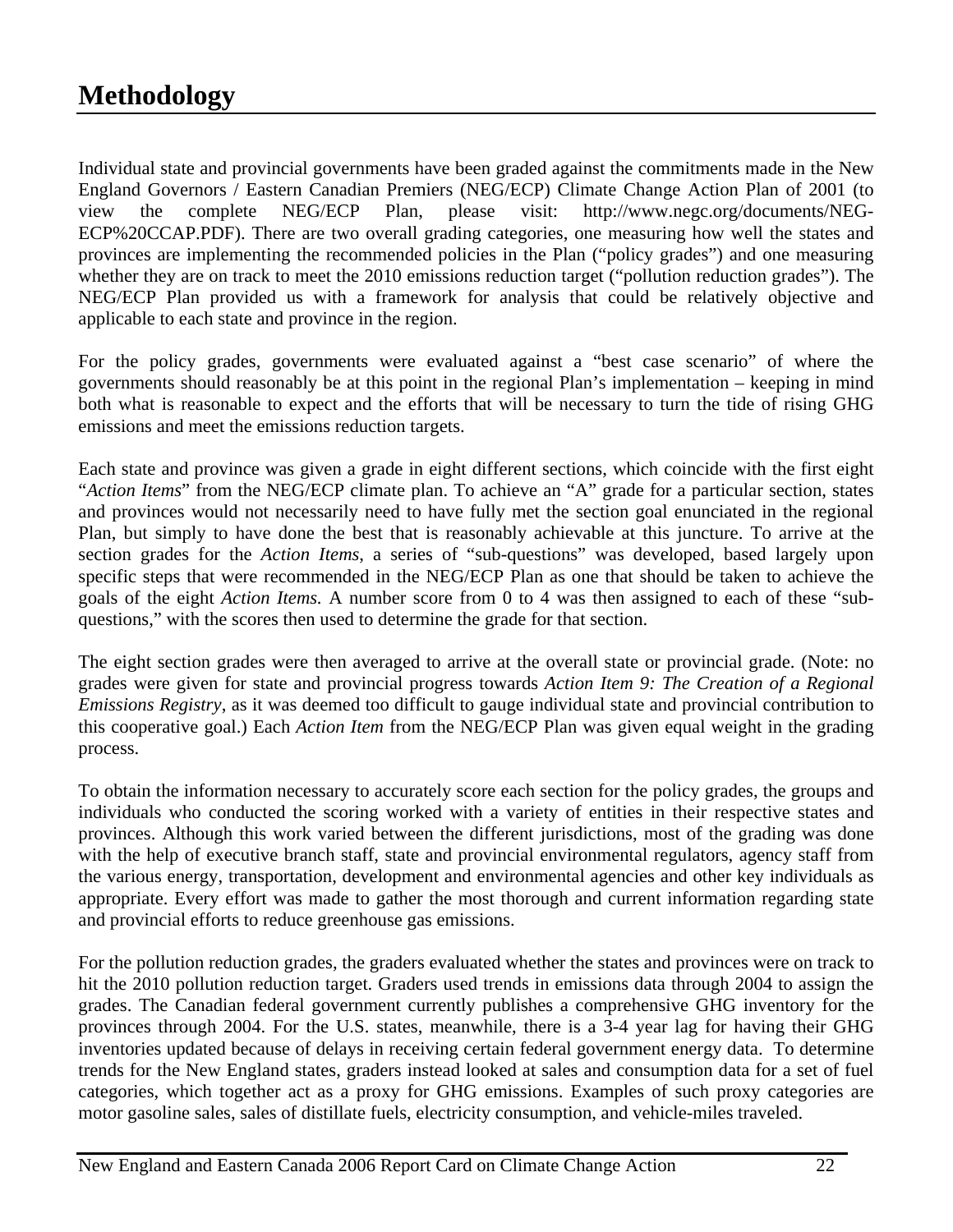To obtain more detailed information on how the grading was conducted for a specific state or province, please contact the "graders" listed on the bottom of that state or provincial summary page, or contact:

United States: Brian Thurber, Clean Water Fund, Massachusetts, 617-338-8131, x209 Canada: David Coon, Conservation Council of New Brunswick, 506-458-8747

### **The following are examples of the criteria we used to grade the states and provinces:**

1. Establishment of a Greenhouse Gas Emissions Inventory

Is there an inventory going back to 1990 for all sectors? Is it updated every three years?

2. Establishment of a plan for reducing GHG emissions and conserving energy

Is there a comprehensive climate plan? Was it created with public input which has clear targets and timetables? Is it comprehensive? Is there a regular progress review and is the plan updated accordingly?

3. Promotion of Public Awareness

Are there programs to promote dialogue on climate change among groups like conservationists, land managers, energy users, businesses, non-profits, the general public, students, etc.? Is the effectiveness of this outreach measured?

4. Government Leads by Example

Is there a comprehensive public sector energy reduction program with goals and a baseline?

Is there a policy to encourage purchase of fuel efficient vehicles?

Are government staff, including facilities managers, municipal officials, university and other employees educated and trained on how to reduce greenhouse gas emissions within departments?

Does the state invest in efficiency upgrades if payback is less than 10 yrs?

Is there a good policy that addresses province/state construction and sustainable building design? Are there requirements for the use of "environmentally preferable" products?

5. Reduce Greenhouse Gases in the electricity sector

Is there a Renewable Portfolio Standard or similar program that mandates increased renewable energy? Are there additional prov/state programs to promote new renewable energy, cogeneration, and distributed generation and are the programs working?

Has the province or state joined regional/national efforts to reduce carbon intensity of power plants such as the Regional Greenhouse Gas Initiative?

6. Reduce total energy demand through conservation

Are there efficiency programs in place to address all major types of fuel and do they address all sectors residential, commercial, industrial? Are they securely and appropriately funded?

Doest the government promote EnergyStar or EnerGuide programs?

Is there a program promoting green buildings across all sectors?

Are there stringent commercial and residential energy efficient building codes and are they enforced?

7. Reduce and/or Adapt to Negative Social, Economic and Environmental Impacts of Climate Change Does the prov/state fund research on impacts and adaptation?

Does the prov/state identify areas susceptible to catastrophic events and document changes? Are the emergency management agencies involved?